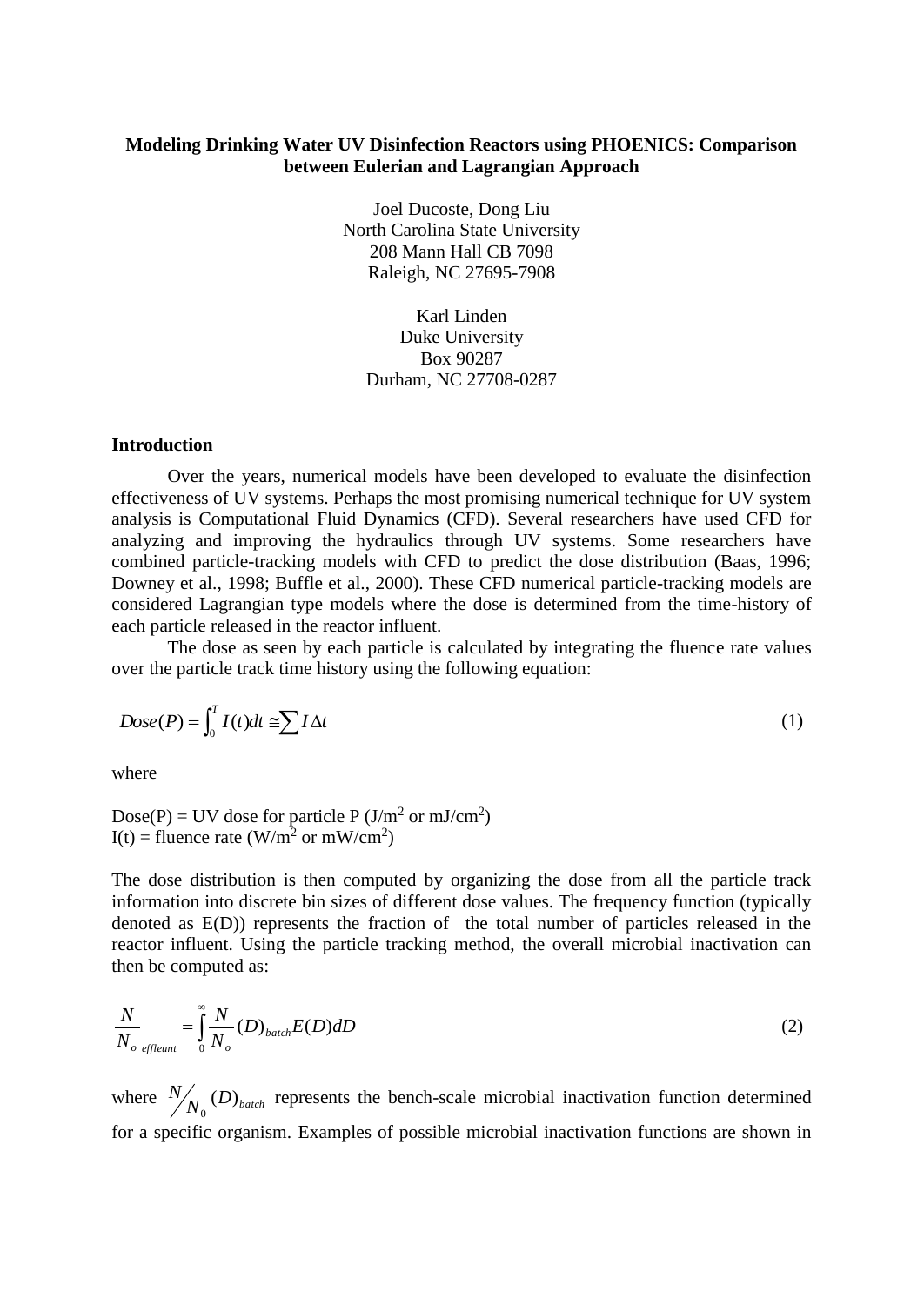Table 1. The selection of the most appropriate inactivation function would be based on a least square fit between the experimental microbial inactivation data and the inactivation function.

| <b>UV Disinfection Log Survival Equations</b> |                                                                                                            |  |  |  |  |
|-----------------------------------------------|------------------------------------------------------------------------------------------------------------|--|--|--|--|
| Chick-Watson                                  | Ln $(N/N_0)$ =-kIt                                                                                         |  |  |  |  |
| Rational                                      | $Ln(N/No) = -\frac{Ln[1 + Nox-1(x-1)kIt]}{x-1}$                                                            |  |  |  |  |
| Selleck                                       | $\left  L_n(N/N_o) = -nLn \right  1 + \frac{It}{k}$                                                        |  |  |  |  |
| Series Event                                  | $\left  Ln(N/N_o) = -kIt + Ln \left  \sum_{\kappa=0}^{l-1} \frac{(kIt)^{\kappa}}{\kappa!} \right  \right $ |  |  |  |  |

Table 1: Examples of microbial inactivation models

An alternative approach to analyzing UV reactor performance with CFD is by approximating the microbial movement through the reactor as a reacting continuous variable or tracer. Early limited work using this Eularian approach was done by Lyn et al. (1999). In their study, Lyn et al. only developed a 2-D model of the central region of an open channel reactor (i.e. no channel walls were modeled). This was done to achieve a small grid size and improve numerical accuracy. Lyn et al. used the two-equation  $k$ - $\varepsilon$  model (Wilcox, 1998) to approximate the turbulence in the channel and assumed that microbial transport is governed by both convection and turbulent diffusion. In addition, a series-event kinetics model was used to describe microbial inactivation, which was determined from bench–scale kinetics tests from a previous study (Chiu et al., 1999a).

Lyn et al. (1999) results consistently over-predicted the effluent microbial inactivation with the over prediction less pronounced at the higher flow rates. As suggested by the authors, the most likely cause for this greater inactivation level was probably due to modeling only the central region of the channel. Chiu et al. (1999a) showed that the wall region was the main source of low inactivation due to the low fluence rate levels in that region. Another source of error pointed out by Lyn et al. may come from the turbulence model selection. The k- $\varepsilon$  model was unable to capture the turbulence characteristics in the wake region of the lamp. One other possible source of error not mentioned by the authors may be caused by the inclusion of turbulent diffusion in the following steady-state convective-diffusion equation:

$$
\rho \sum_{j} \frac{\partial (U_j N)}{\partial x_j} = \rho \sum_{j} \frac{\partial}{\partial x_j} \left( \frac{V_t}{Sc_t} \frac{\partial N}{\partial x_j} \right) + r \tag{3}
$$

where N represents the number concentration of microorganisms and r represents the inactivation kinetics (Table 1). The first term on the right hand side of Equation 3 represents the transport of microorganisms by turbulent diffusion.

Diffusion can be an important component in the transport of a scalar in fluid flow as it acts to remove stark spatial differences in scalar concentration at short distances. The diffusion process causes the scalar to move from high concentrated regions to low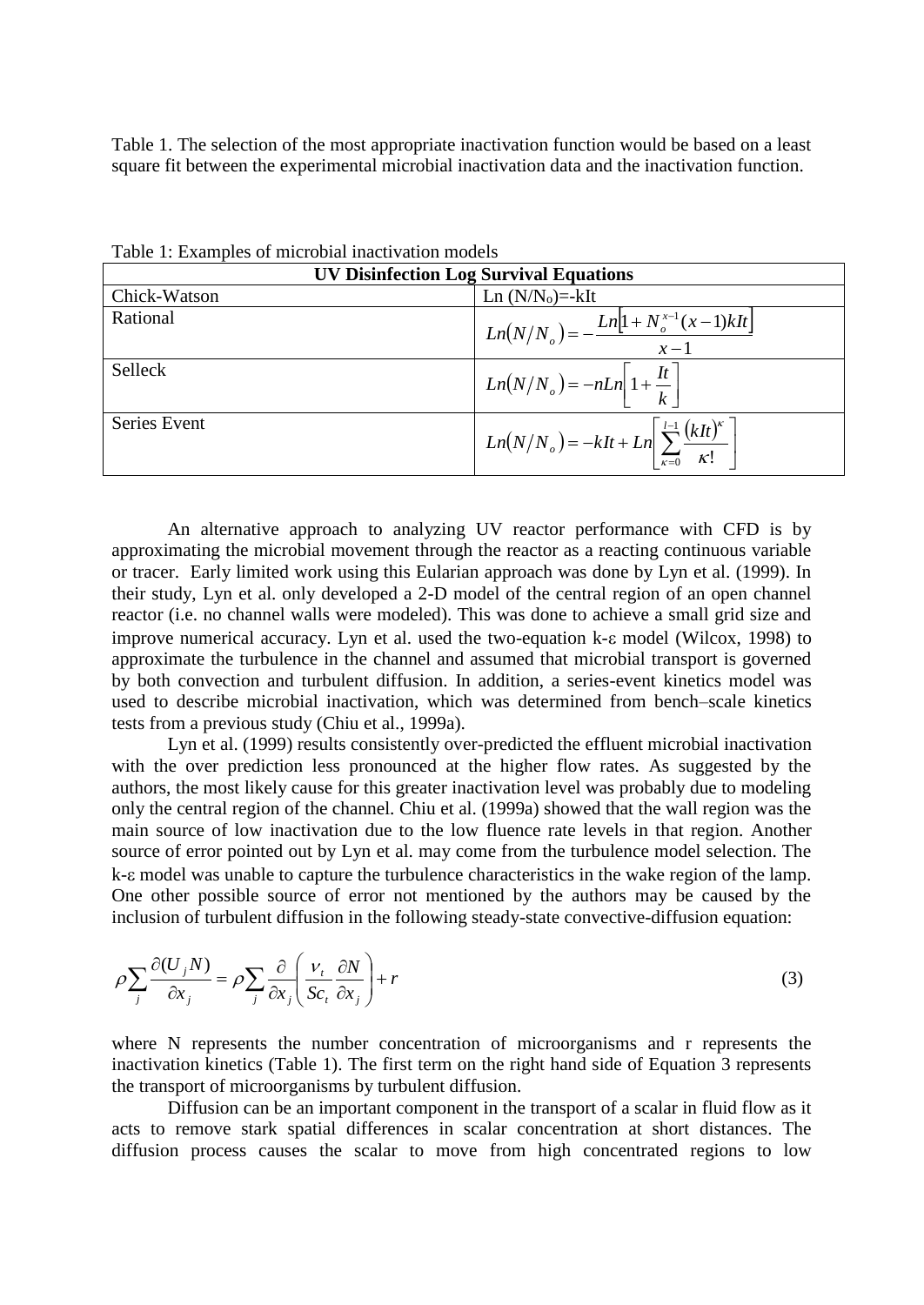concentrated regions. In describing the impact of fluence rate field on the microorganism's DNA, the inactivation reaction term in the convective-diffusion equation (Equation 3) will produce low microbial concentration regions. As a result, turbulent diffusion will cause microbial movement from higher concentrated zones (i.e., zones that correspond to a low fluence rate field) to lower concentrated zones (i.e., high fluence rate zones near the UV lamps). However, since the inactivation reaction term only acts to destroy the microorganism's DNA, the concentration of microorganisms in the UV reactor should remain constant. Therefore, the inclusion of the diffusion term will cause a slight increase in the level of inactivation.

Since the Eulerian approach has not been thoroughly examined as an alternative approach to the particle tracking method, and because the Lyn et al. (1999) study was limited to modeling only the central region of the UV reactor, there is a need to still conduct an investigation of this approach for analyzing UV reactor performance. The objective of this study is to perform a comparison between the Lagrangian particle tracking approach with the Eulerian reacting tracer approach for developing the dose distribution and characterizing the UV reactor performance using CFD.

#### **Numerical Methods**

The simulation of a reacting tracer requires the solution of the conservation of mass, momentum, and convective-diffusion equations. For modeling the transport of microorganisms in a UV reactor, the diffusion term was not included. In this study, the standard two-equation  $k$ - $\varepsilon$  model was used to characterize the turbulence in the UV reactor. The Eulerian reacting tracer method was used to model the open channel configuration used by Lyn et al. (1999) and the modified open channel that included baffle walls (Chiu et al., 1999b). Figure 1 displays the CFD reconstructed image for the open channel reactor. The results of the reacting tracer method will be compared to Chiu et al. (1999a, 1999b) particle tracking results.

Typically, CFD particle tracking models use a Lagrangian approach to describe the motion of particles within a flow field (Crowe et al., 1977). A detailed description of the particle flow equations and the solution technique are described by others (Crowe et al., 1977). In general, the Lagrangian equations describe the evolution of position, velocity, mass, temperature, and other scalar properties within the flow field. Particle position is simply determined from the solution to the equation  $\frac{dX_p}{dt} = U_p$ , where  $X_p$  is the particle position vector and  $U_p$  is the particle velocity, which is equal to a time averaged mean velocity plus a turbulent fluctuating velocity. The turbulent fluctuating velocity is calculated assuming that each velocity component follows a normal distribution with a mean of zero and a standard deviation of  $\sigma = \sqrt{2k/3}$ . A random number generator based on this distribution, mean, and standard deviation is used to determine the sign and magnitude of the fluctuating velocity.

In Chiu et al. (1999a,1999b) study, a spatial homogeneous concentration of particles was released at the reactor influent. Each particle was tracked until it exits the reactor. For each time step, the UV fluence level was recorded for each particle exposed. The dose distribution curve from the particle-tracking model was combined with the Series-Event log survival equation (Table 1) through Equation 2.

The UV/CFD disinfection model used in this study is based on the turbulent convective equation plus a reaction term, which describes the disinfection inactivation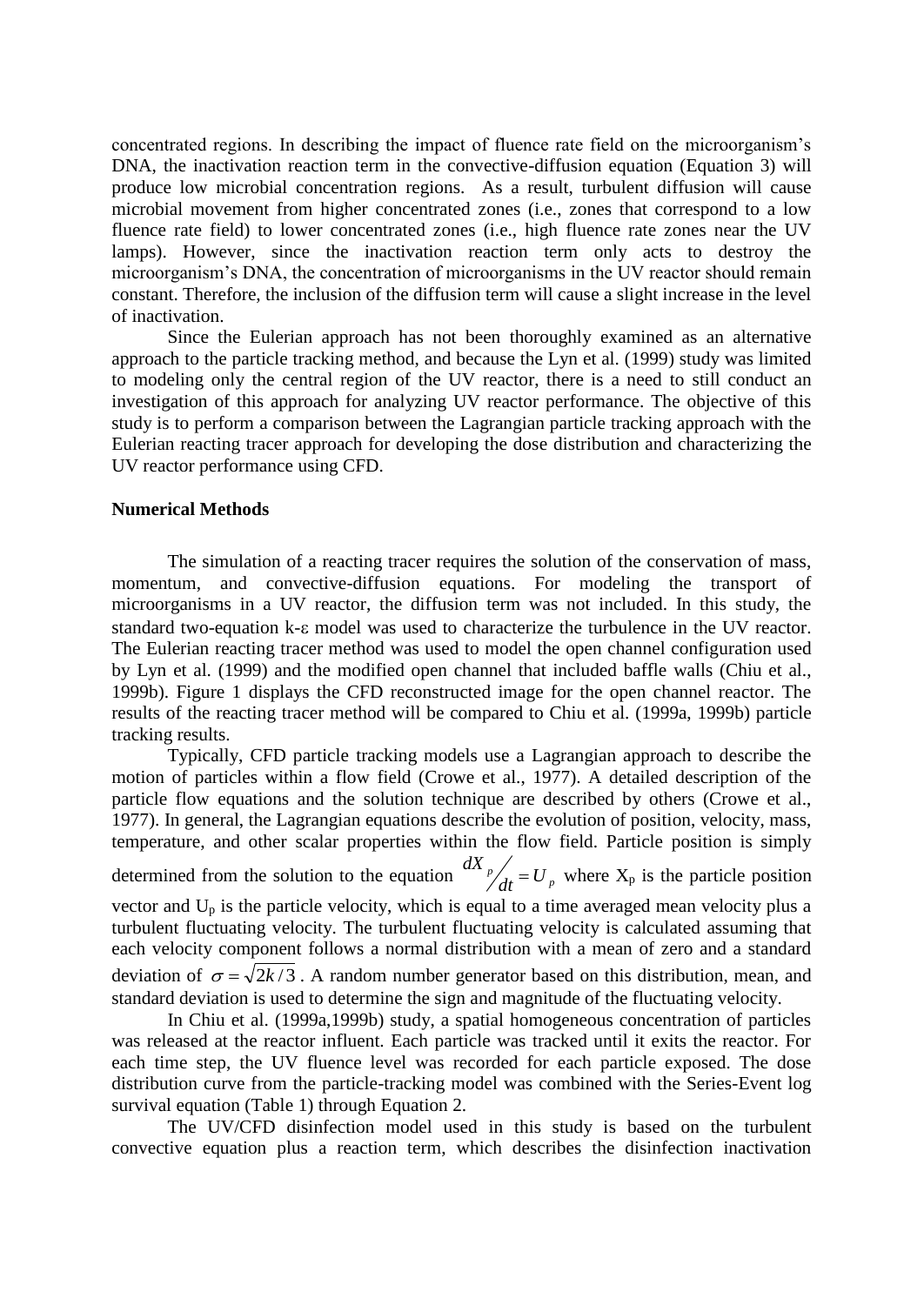kinetics. The Series-Event disinfection inactivation kinetics term was used in the open channel flow simulation. A description of the Series event reaction kinetics is shown below:

$$
r_k = kI N_{i-1} - kI N_i \tag{4}
$$

In the UV/CFD disinfection model, the effluent average microbial concentration was computed as:

$$
\overline{C} = \frac{\sum_{j=1}^{N} A_j U_j C_j}{\sum_{j=1}^{N} A_j U_j}
$$
\n
$$
(5)
$$

The mean concentration in Equation 5 is based on the spatial microbial concentrations in the effluent plane.

In the UV/CFD disinfection model, the effluent viable microorganism concentration was converted to an equivalent UV dose using the series-event UV disinfection log survival equation in Table 1 for the open channel reactors. The dose distribution was then computed by developing a density function based on the flow rate fraction associated with that dose. As part of this evaluation, the dose distribution based on mass rate fraction density function was also completed to determine the most appropriate method for analyzing the UV reactor performance using the Eulerian based method. The local fluence rates in the UV reactor were computed using the Line Source Integration (LSI) model (Blatchley, 1997) that includes a UV attenuation factor to account for reductions in transmittance (both in the fluid and through the quartz sleeve) and UV-c lamp efficiency (Bolton, 2000). Equation 6 displays the fluence rate relationship used in the UV/CFD model.

$$
I(r,h) = \frac{P\gamma_{UV-c}\gamma_q(T_0)}{4\pi Lr} \left[ A\tan\left(\frac{L/2+h}{r}\right) + A\tan\left(\frac{L/2-h}{r}\right) \right]
$$
(6)

Modeling of Equations 4-6 was accomplished using the PLANT option of PHOENICS. A description of the Q1 file is provided at the end of this article. The following two-step strategy was used to solve the turbulent fluid flow and convective transport equations for the Eulerian UV disinfection approach:

- 1) The Reynolds average momentum equations and the  $k-\epsilon$  turbulence equations with appropriate boundary conditions were solved for the given flow domain.
- 2) Assuming the solution in part 1 converges, the convective-diffusion tracer transport equations were solved given the fluid flow field determined in part 1.

This strategy of decoupling the solutions of the momentum and species transport equations improves PHOENICS ability to reach a converged solution in a shorter amount of time. It is possible to solve all the momentum and species transport equations simultaneously. However, this is not required in disinfection problems since the scalar (i.e. the reacting tracer)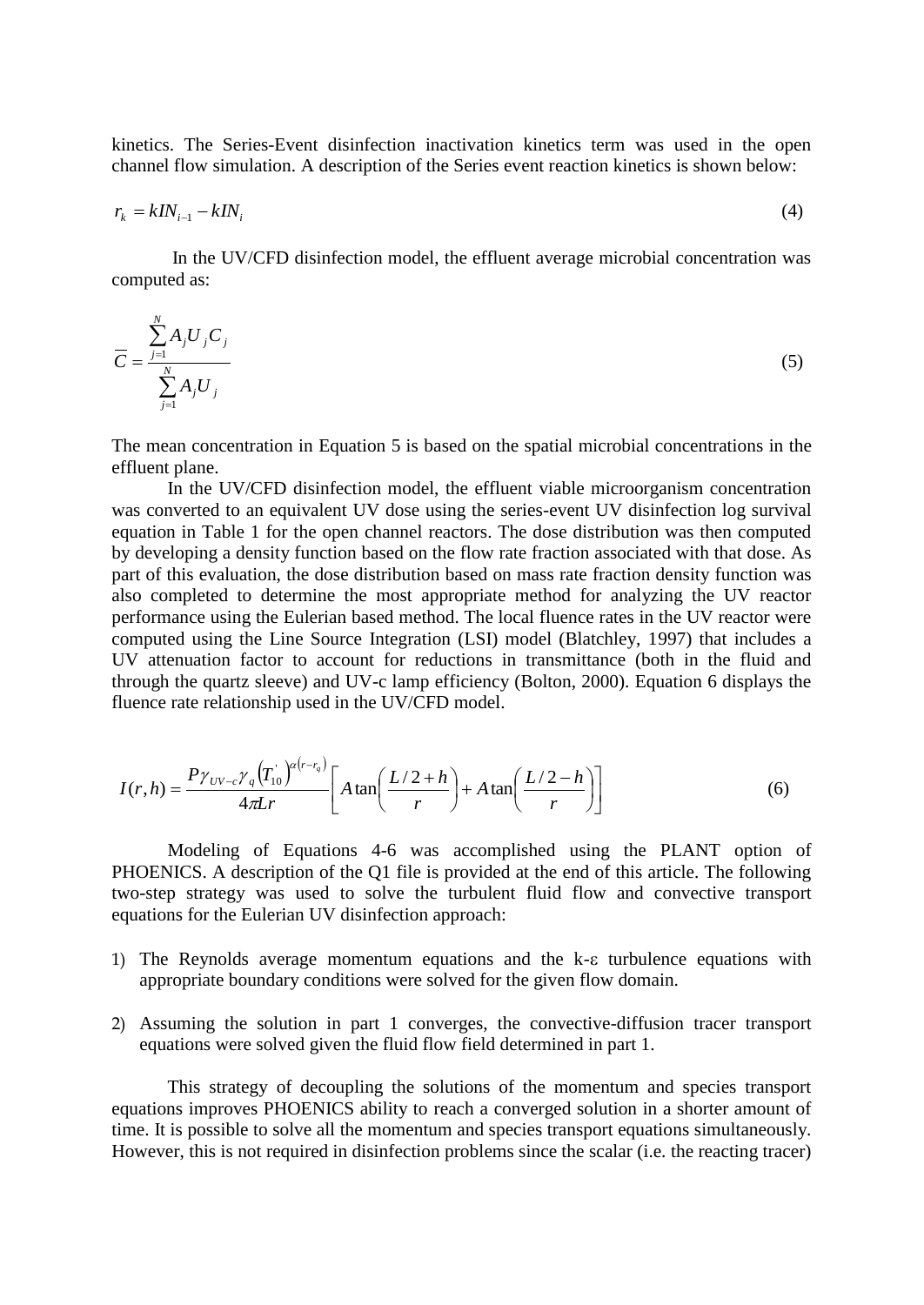does not affect the velocity field. Of course, tracer transport does depend on the velocity field solution.

The convergence of the numerical solution was based on two requirements. First, the sum of the absolute residual sources over the whole solution domain must be less than 2 percent of the reference quantities based on the total inflow for a specific variable. Second, the values of the monitored dependent variables at several locations must not change by more than 0.5 percent between successive iterations. The grid size was determined through successive refinement in the grid and evaluating the impact of that size on both the concentration profile and mean velocity profile at selected points in the UV reactor.

## **Results and Discussion**

The UV/CFD disinfection model based on an Eulerian approach was initially computed for Chiu et al. (1999a) pilot-scale open-channel configuration without baffles. Figures 2a and 2b display the velocity vectors and local concentration of microorganisms, respectively, in a plane located at mid depth in the channel. The model was run with the same lamp power and transmittance conditions used in Chiu et al. (1999a). The influent microorganism concentration was 1 million  $\frac{m^3}{m^3}$ . The approach velocity in Figure 1 was 22 cm/s. The computed mean effluent concentration was found to be  $16100$  #/m<sup>3</sup>, which corresponds to 1.80 log kills. These results showed good agreement with the Chiu et al.'s experimental tests, which showed 1.71 log kills.

The UV/CFD model was also computed for Chiu et al. (1999a) 25 lamp open channel setup at 8-, 12-, and 18-, and 24-cm/s approach velocities and compared with Chiu et al.'s particle tracking results. The results of this comparison are displayed in Table 2. As can be seen in Table 2, the Eulerian approach agrees well with the particle tracking method. Moreover, in Figure 2b, the Eulerian approach confirmed the observation of Chiu et al that the region near the wall was the main source of viable microorganisms in the effluent stream. In addition, the Eulerian approach also provided similar inactivation results in the central region: 5.5 log reduction in the Eulerian approach vs. 5.75 log reduction as mentioned in Chiu et al. (1999a).

Table 2: Comparison between Eulerian and particle tracking approach for log inactivation in unbaffled

| Approach velocity $\langle cm/s \rangle$ |     | Particle tracking Eulerian UV/CFD |
|------------------------------------------|-----|-----------------------------------|
| 8                                        | 3.4 | 3.7                               |
| 12                                       | 2.6 | 2.8                               |
| -18                                      | 2.0 | 2.0                               |
| 24                                       | 17  | 17                                |

Figure 3 displays the effluent dose distribution based on flow rate fraction and massrate fraction density function, respectively, for the unbaffled open channel with a 22 cm/s approach velocity. As discussed earlier, the Eulerian based dose distribution is calculated by converting the effluent viable microbial concentration into an equivalent dose using the appropriate log survival equation in Table 1. The results in Figure 3 show that the distribution can be significantly different depending on which density function relationship is used.

In Figure 3a, the results clearly show peaks in the low and high dose regions that were found experimentally by Chiu et al (1999a, 1999b) where their density function was computed as the fraction of the total number of particles. As in Chiu et al., the peak in the low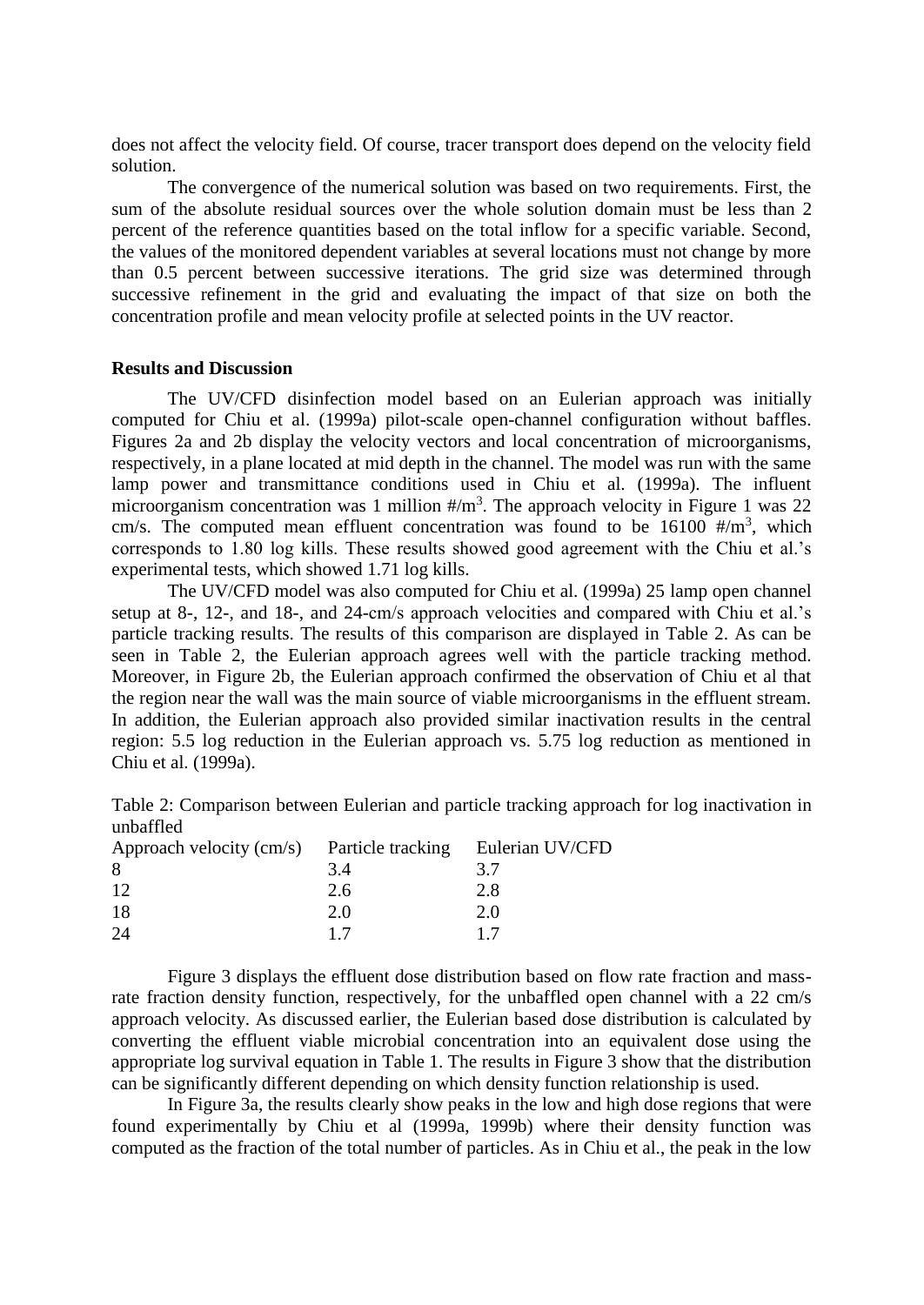dose range is caused by those organisms flowing in regions near the walls while the dominant peak at the high dose region is caused by organisms flowing through the central region near the lamps. When the dose distribution is computed with a mass-rate density fraction as in Figure 3b, the peak in the high dose region does not exist because it is associated with a very small concentration of viable microorganisms in the central region of the flow. The major peak in the low dose range in Figure 3b reflects the high concentration of viable microorganism that escapes the reactor near the walls.

Figure 4 displays the velocity field and concentration of viable microorganisms in the baffled open channel reactor. In Figure 4b, the UV/CFD model predicts a lower average concentration of viable microorganisms near the wall region as a result of enhanced mixing from the presence of baffle walls. For the baffled reactor, the UV/CFD model over predicts the level of inactivation in the effluent (UV/CFD: 2.6 log kill, Chiu et al. (1999a) pilot testing: 2.2 log kill, approach velocity = 22 cm/s). One possible reason for this higher predicted log reduction may be due to the turbulence model selection.

Turbulence models, such  $k$ - $\varepsilon$  model, are based on the Boussinesq effective-viscosity principle, which assumes that the turbulent stresses are equal to the product of the eddy viscosity and the mean strain rate. One of the fundamental assumptions of the eddy-viscosity turbulence based modeling is that the instantaneous turbulence production rate must equal the turbulence dissipation rate (i.e., the equilibrium hypothesis). However, if there are timedependent structures in the flow (i.e., vortical structures behind lamps or possibly behind baffles), then the equilibrium hypothesis is violated. Other turbulence models such as the renormalized group  $(RNG)$  k- $\varepsilon$  or Reynolds stress transport model may provide a better characterization of the turbulence under non-equilibrium conditions. Therefore, the turbulence model selection may have a strong impact on the level of mixing near the baffle walls.

From the effluent concentration of viable microorganisms in the baffled reactor, the dose distribution based on the flow fraction and mass fraction were computed and displayed in Figure 5. As can be seen in Figure 5a, the flow fraction dose distribution displays a dominant peak in the high dose range. However, Chiu et al. (1999b) still found a small peak in the low dose range, which shifts slightly to higher doses. As mentioned in Chiu et al. (1999a), this subtle shift in the low dose range is due to the impact of the baffle walls on the mixing in the channel wall region. Again, the most likely reason for the Eulerian model's inability to predict the small peak even under baffle conditions is probably due to the turbulence model selection as discussed earlier.

In Figure 5b, the mass fraction dose distribution also displays only a single peak. As in Figure 4b, the mass fraction dose distribution will only accentuate the dose region corresponding to a significant concentration of viable microorganisms. More importantly, when comparing the mass distribution for both the unbaffled and baffled reactor, there is a much clearer shift in the peak of the distribution due to the presence of the baffles then when comparing the flow fraction distribution. These results suggest that the dose distribution based on the mass rate fraction may be more appropriate for evaluating UV reactor performance since it focuses on the poor-performing regions in the flow. It is this region where engineers are most interested in improving the performance of UV reactors.

While the Eulerian approach to modeling microbial inactivation and dose distribution seems comparable to the Lagrangian particle tracking approach, it is not recommended as a replacement for the particle tracking method. The Eulerian approach should be used to provide a visual display of the low dose regions in the UV reactor. In addition, the Eulerian approach could also be used to determine the mass rate fraction dose distribution, which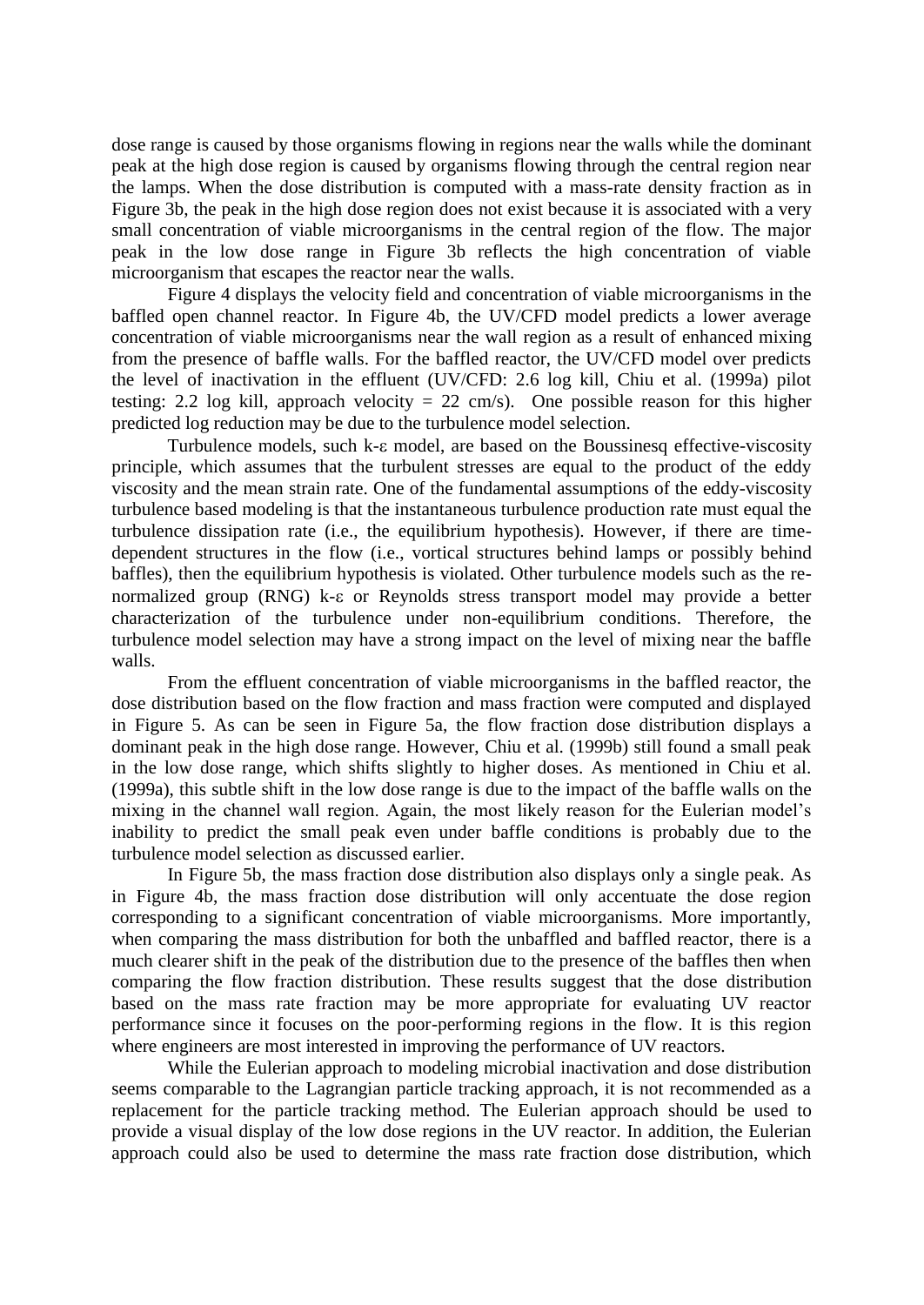places a higher weighting on the dose associated with the highest concentration of viable microorganisms. As a result, engineers can investigate more effectively the impact of design changes on this low dose region.

# **Conclusions**

A study has been done to evaluate the use of an Eulerian based approach for modeling microbial inactivation and dose distribution in UV reactors. In the Eulerian approach, microbial movement was simulated as a reacting continuous tracer with reaction kinetics based on the best-fit inactivation model for the target microorganism. The Eulerian approach was used in a baffled and an unbaffled open channel UV reactor that were used in studies by Chiu et al (1999a, 1999b). The results from the Eulerian approach simulations were compared to the microbial inactivation and dose distribution results that were produced using a Lagrangian particle tracking technique.

Overall, the effluent microbial inactivation results that were produced using the Eulerian approach agreed well with particle tracking results. Deviations between the Eulerian and particle tracking approaches might be due to the turbulence model selection. Further research using other turbulence models needs to be done to determine the impact of these models on the effluent microbial inactivation results.

The Eulerian based dose distribution was developed by converting the effluent viable microbial concentration into an equivalent dose using a disinfection log survival equation (i.e., series event model or Chick-Watson model). Two probability density functions were evaluated with the Eulerian based dose distribution: 1) density function based on cell flow rate fraction in the effluent plane and 2) density function based on the cell mass rate fraction in the effluent plane. The results showed that the flow-rate fraction density function was in good agreement with the particle tracking density function that is based on the fraction of total particles. As with the particle tracking density function, the flow-rate fraction density function produced a dominant peak in the high dose range for Chiu et al. (1999a) open channel reactor with a minor peak in the low dose range. The dominant peak in the high dose range was due to the large fraction of the flow that moves through lamp central region. For the same open channel reactor, however, the mass-rate fraction density function produced only one dominant peak in the low dose region since a larger fraction of viable microorganisms comes from the near wall regions. As a result, the mass-rate fraction density function may provide engineers with a more sensitive way of quantifying the impact of design changes on the microorganisms receiving low UV doses.

### **Acknowledgments**

This work is funded by a grant from the American Water Works Association Research Foundation.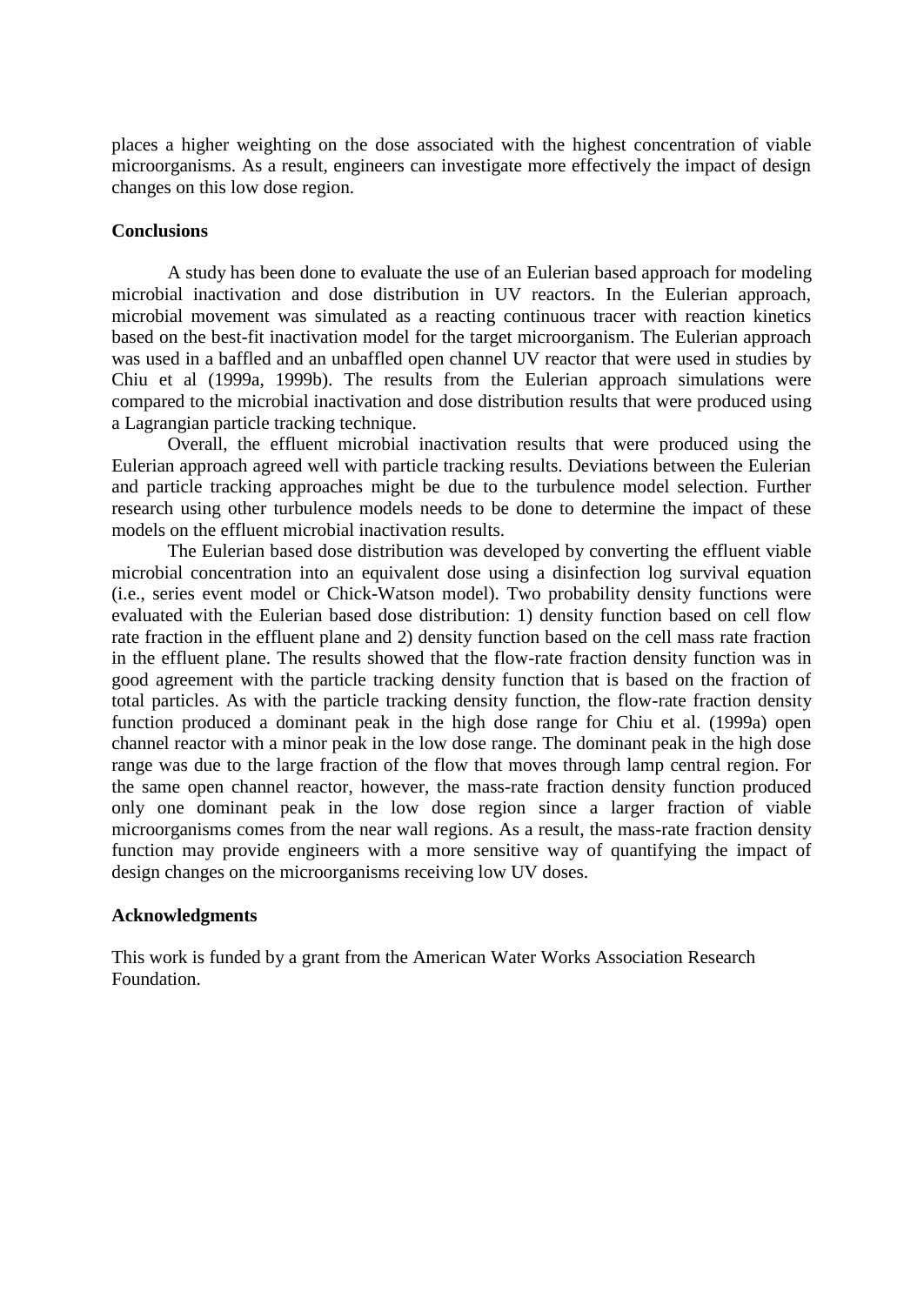### **Nomenclature**

| $\overline{C}$ | Concentration of tracer         | $u_i$           | Turbulent velocity           |
|----------------|---------------------------------|-----------------|------------------------------|
|                |                                 |                 | fluctuation, m/s             |
| $\overline{C}$ | Spatial mean concentration in   | $\mathbf{x}$    | Spatial coordinate, m        |
|                | a cross sectional plane         |                 |                              |
| Aj             | Grid cell cross sectional area, | ε.              | Turbulent dissipation        |
|                | m <sup>2</sup>                  |                 |                              |
| $\mathbf h$    | Distance from lamp center, m    | U <sub>L</sub>  | Kinematic viscosity, $m^2/s$ |
| $\mathbf I$    | Fluence rate, $W/m^2$           | $\gamma_{UV-c}$ | UV-c lamp efficiency         |
| $\mathbf N$    | Microbial concentration         | $\gamma_{q}$    | Quartz sleeve attenuation    |
|                |                                 |                 | factor                       |
| P              | Lamp power, W                   | $T'_{10}$       | 10 mm path length            |
|                |                                 |                 | transmittance                |
|                | Lamp arc length, m              | r               | Radial distance from lamp    |
|                |                                 |                 | center                       |

## **References**

- Baas, M.M., 1996, Latest Advances in UV Disinfection Hydrodynamic Simulation and Relation to Practical Experiences, Proceedings AQUATECH, Amsterdam
- Blatchley III,E.R., 1997, Numerical Modeling of UV Intensity: Application to Collimated-Beam Reactors and Continuous-Flow Systems, Water Res. Vol. 31, No. 9, pg 2205
- Bolton, J.R., 2000, Calculation of Ultraviolet Fluence Rate Distribution in an Annular Reactor: Significance of Refraction and Reflection, Wat. Res. Vol. 34, No. 13, pg3315
- Buffle M.O., Chiu, K., Taghipour, F., 2000, Reactor Conceptualization and Performance Optimization with Computational Modeling, Proceedings WEF Specialty Conference on Disinfection, New Orleans, LA
- Chiu, K., Lyn, D.A., Savoye, P., Blatchley, E.R., 1999a, Integrated UV Disinfection Model Based On Particle Tracking, Journal Env. Eng. ASCE, 125(1), pg 7
- Chiu, K., Lyn, D.A., Savoye, P., Blatchley, E.R., 1999b, Effect of UV System Modifications on Disinfection Performance, Journal Env. Eng. ASCE, 125(5), pg 459
- Crowe, C.T., Sharma, M.P., Stock, D.E., 1977, The Particle-Source-In-Cell (PSI-CELL) Model for Gas-Droplet Flows, J. Fluids Engineering, 99(6), pg 325
- Downey, D., Giles, D.K., Delwiche, M.J., 1998, Finite Element Analysis of Particle and Liquid Flow Through an Ultraviolet Reactor, Computers and Electronics in Agriculture, Vol. 21, pg 81
- Launder, B.E., Spalding, D.B., 1974, The numerical computation of turbulent flows, Computer Methods in Applied Mechanics and Engineering, 3, 269-289.
- Lyn, D.A., Chiu, K., Blatchley, E.R., 1999, Numerical Modeling of Flow and Disinfection in UV Disinfection Channels, Journal Env. Eng. ASCE, 125(1), pg 17
- Spalding, D.B., 1972, A Novel Finite-Difference Formulation for Differential Expressions Involving Both First and Second Derivatives, International Journal of Numerical Methods in Engineering, Vol 4, pg 551
- White, F. M., 1991, Viscous Fluid Flow. Second Edition, McGraw-Hill, New York
- Wilcox, D. C., 1998, Turbulence Modeling for CFD, DCW Industries, LaCanada, CA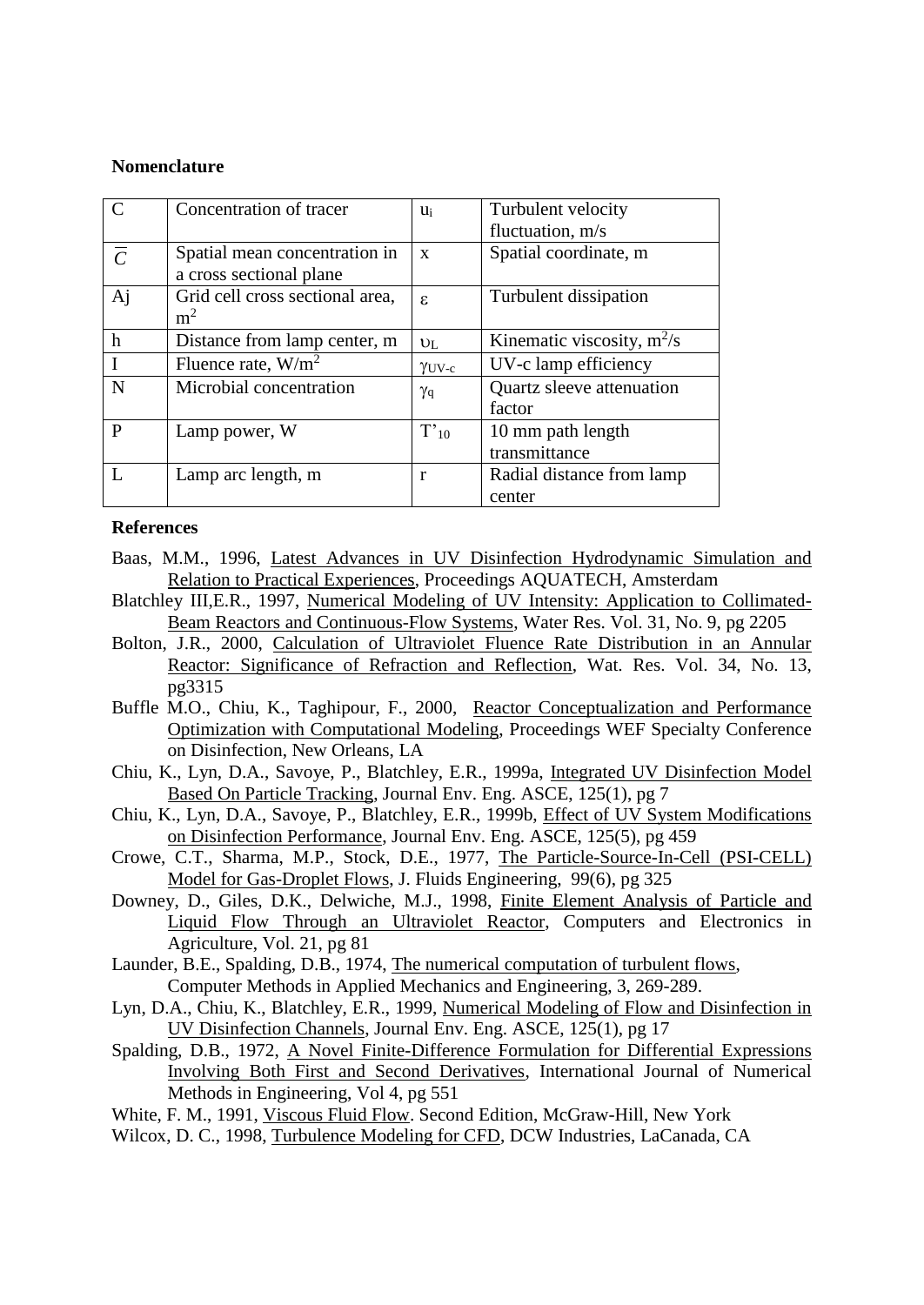

Figure 1. CFD Representation of Chiu et al. (1999a) open channel UV reactor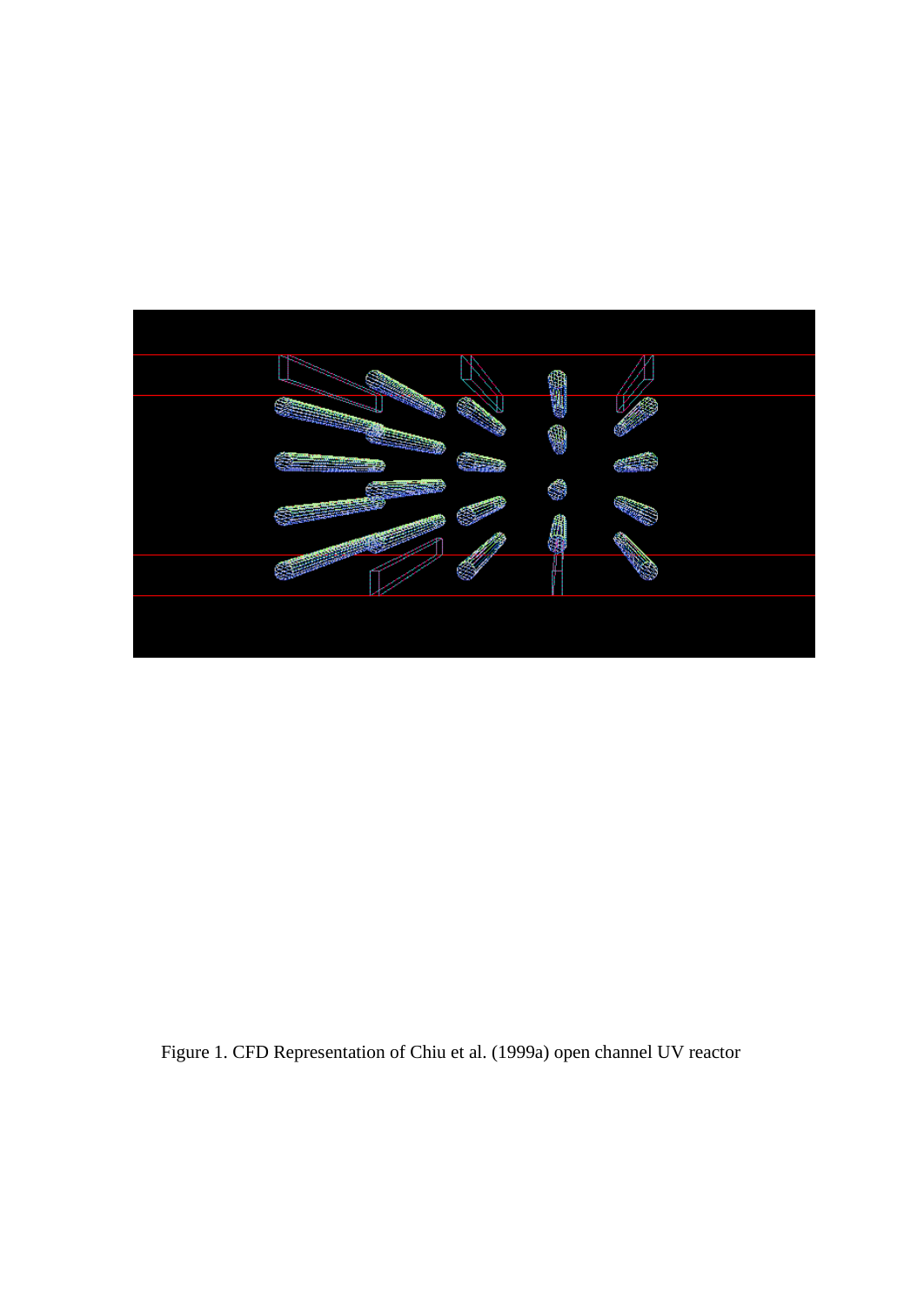a

| Velocity                                           |         |                                  |                               |                |                            |                     | Pro                |
|----------------------------------------------------|---------|----------------------------------|-------------------------------|----------------|----------------------------|---------------------|--------------------|
| 3.473E-01                                          |         |                                  |                               |                |                            |                     | 2.4                |
| 3.243E-01                                          |         |                                  |                               |                |                            |                     |                    |
| 3.013E-01                                          |         |                                  |                               |                |                            |                     |                    |
| 2.783E-01                                          |         |                                  |                               |                |                            |                     |                    |
| 2.553E-01                                          |         |                                  |                               |                |                            |                     |                    |
| 2.323E-01                                          |         |                                  |                               |                |                            |                     |                    |
| 2.093E-01                                          |         |                                  |                               |                |                            |                     |                    |
| 1.863F-01<br><u>me and my my my my my my my my</u> |         |                                  |                               |                |                            |                     |                    |
| <b>1-633E-01</b>                                   |         |                                  | <b>Change of the Contract</b> |                |                            |                     |                    |
| 1.403E-01                                          |         | ÷                                |                               |                | <u>TETES SE SE E E E E</u> |                     |                    |
| 1.173E-01                                          | 姜       | ٠                                | ٠                             | Serrere eeuw s |                            |                     |                    |
| 9.430E-02                                          |         |                                  | المستقلة<br>е                 |                |                            |                     |                    |
| 7.130E-02                                          |         |                                  | <b>Grati</b>                  | كتحميد         |                            | = = =<br><b>EXC</b> | 13.32<br><b>AM</b> |
| 89 H W H                                           |         |                                  | <b>Allene</b>                 |                |                            |                     |                    |
| i i n                                              | Easy of | <b><i>ANGEL AND THE SHOP</i></b> |                               | WORTH TH       | -----                      | <b>COLOR</b>        |                    |
| TTEUS                                              |         |                                  |                               |                |                            |                     |                    |

| CRYP              |           |                               |                      |
|-------------------|-----------|-------------------------------|----------------------|
| $1.000E + 04$     |           |                               |                      |
| 9.333E+03         |           |                               |                      |
| 8.667E+03         |           |                               |                      |
| 8.000E+03         |           |                               |                      |
| 7.333E+03         |           |                               |                      |
| 6.667E+03         |           |                               |                      |
| $6.000E + 03$     |           |                               |                      |
| 5.333E+03         |           |                               |                      |
| 4.667E+03         |           |                               |                      |
| $4.000E + 03$     |           |                               |                      |
| 3.333E+03         |           |                               |                      |
| $2.667E + 03$     |           |                               |                      |
| $2.000E + 03$     |           |                               |                      |
| 1.333E+03         |           |                               |                      |
| 6.667E+02         | Maccococo | <b>WARRANTEED FOR THE 200</b> | ____________________ |
| <b>TOROTOCHOO</b> |           |                               |                      |
|                   |           |                               |                      |

Figure 2: CFD unbaffled open channel UV Reactors: a) velocity vectors, b) viable microbial contours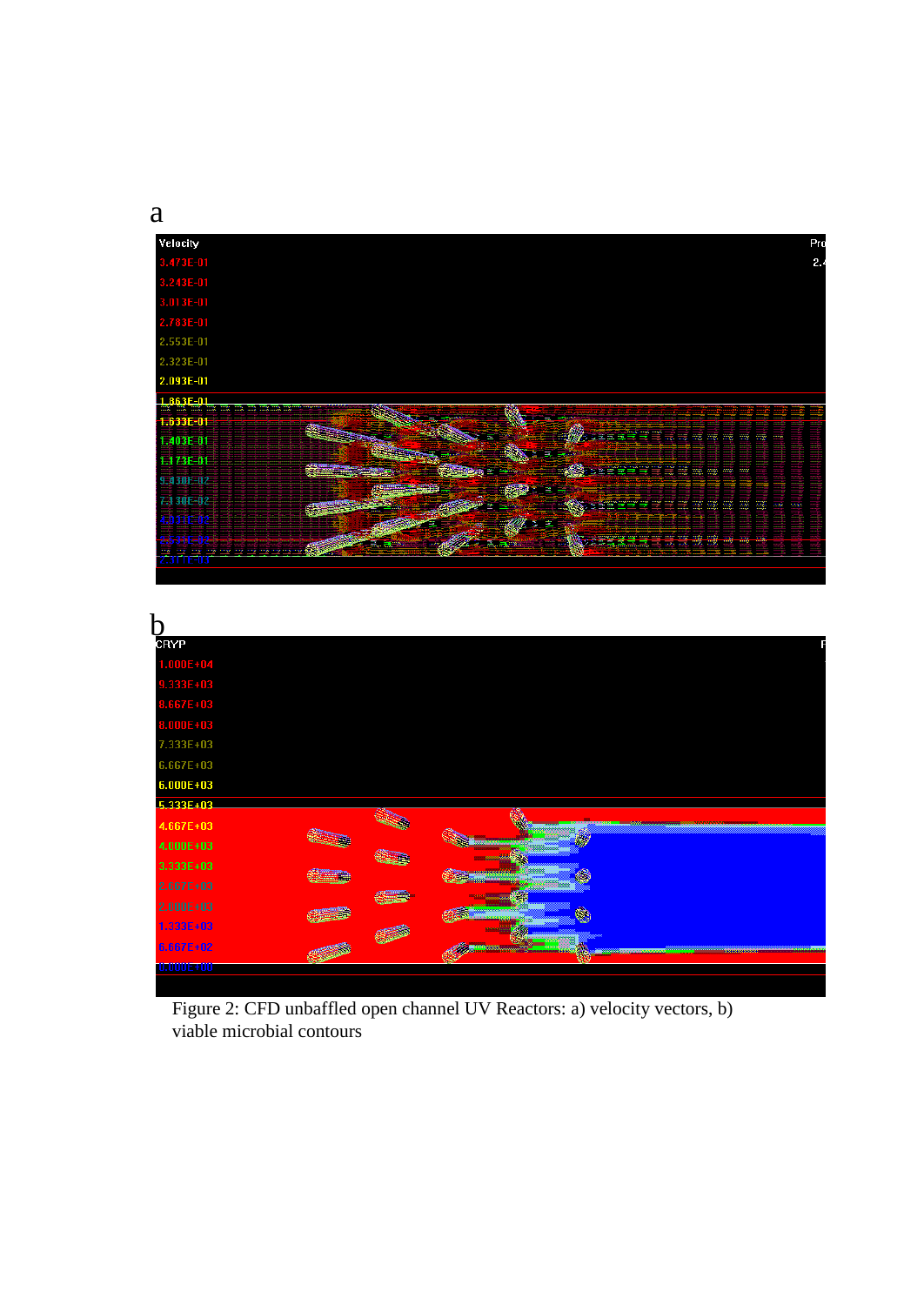

Figure 3. Comparison of dose distribution from Eulerian approach in unbaffled open channel reactor: a) Flow rate Fraction, b) Mass rate fraction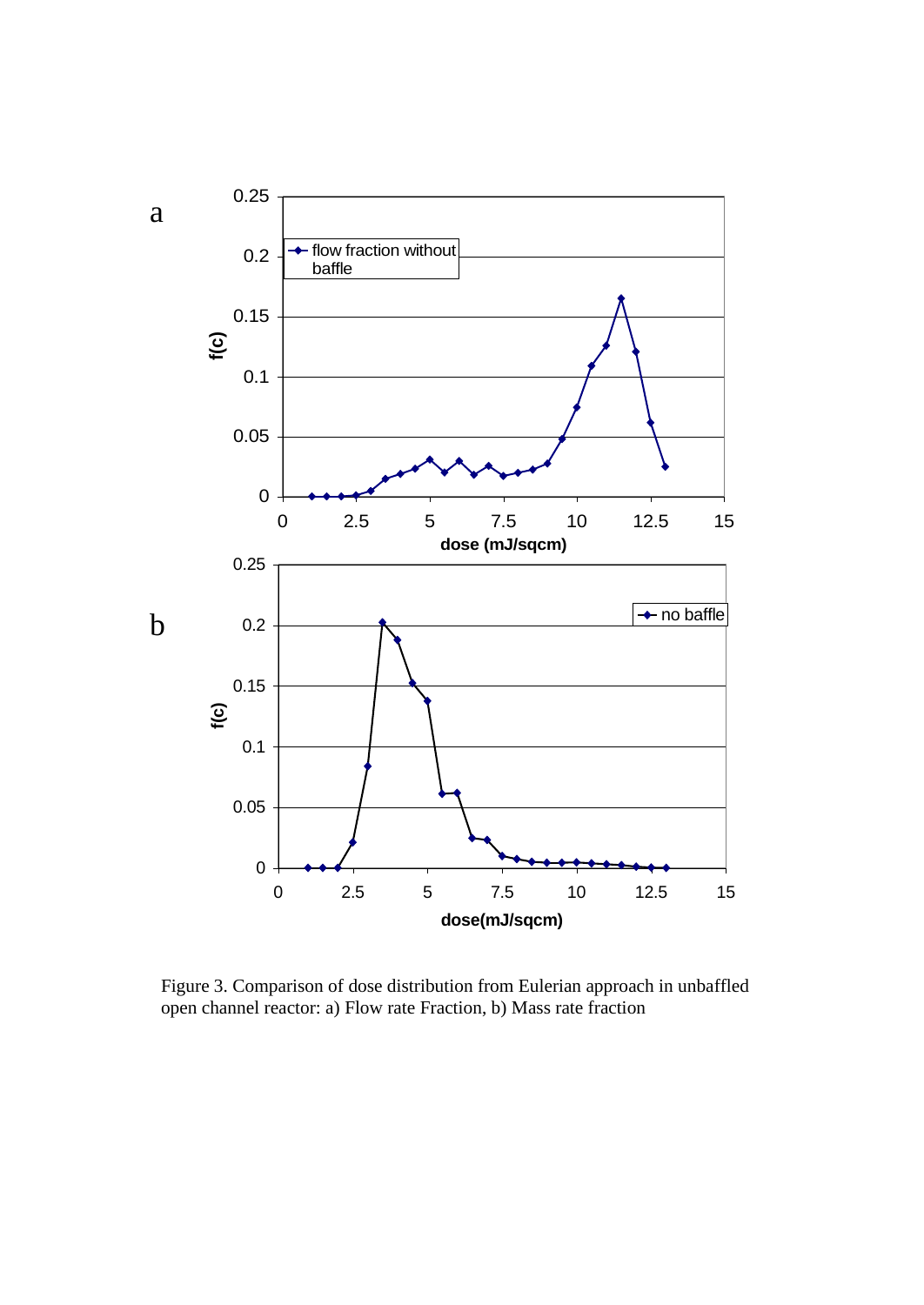|             | Velocity                     |                |   |                 |                  |         |                                                                     |
|-------------|------------------------------|----------------|---|-----------------|------------------|---------|---------------------------------------------------------------------|
|             | .374E-01                     |                |   |                 |                  |         |                                                                     |
| a           | $.085E-01$                   |                |   |                 |                  |         |                                                                     |
|             | 3.797E-01                    |                |   |                 |                  |         |                                                                     |
|             | $.508E-01$                   |                |   |                 |                  |         |                                                                     |
|             | 3.220E-01                    |                |   |                 |                  |         |                                                                     |
|             | 2.931E-01                    |                |   |                 |                  |         |                                                                     |
|             | 2.642E-01                    |                |   |                 | М                |         |                                                                     |
|             | 354E 01                      |                |   |                 |                  |         |                                                                     |
|             | 65E-01                       |                |   |                 |                  |         | <b>Controller State</b><br><b>STANDARD BEE</b><br><b>CONTRACTOR</b> |
|             | E<br>礁礁<br>ş<br>B<br>E<br>œ. |                |   |                 |                  | 罵<br>E. |                                                                     |
|             | 488E O                       |                |   | <b>New</b>      |                  |         |                                                                     |
|             | 9Ä                           |                | e |                 | <b>MARKETING</b> |         | <b>THE REAL PROPERTY OF A REAL</b>                                  |
|             | 垂動型<br>Ę                     |                |   | IT-             |                  |         |                                                                     |
|             |                              |                |   |                 | SOF              |         | EXSIDE<br>H                                                         |
|             |                              |                |   | <b>ALCOHOL:</b> |                  |         |                                                                     |
|             |                              |                |   |                 |                  |         | Ē                                                                   |
|             |                              |                |   |                 |                  |         |                                                                     |
|             |                              |                |   |                 |                  |         |                                                                     |
|             | CRYP<br>$.000E + 04$         |                |   |                 |                  |         |                                                                     |
| $\mathbf b$ | 333E+03<br>$.667E + 03$      |                |   |                 |                  |         |                                                                     |
|             |                              |                |   |                 |                  |         |                                                                     |
|             | 8.000E+03                    |                |   |                 |                  |         |                                                                     |
|             | 7.333E+03                    |                |   |                 |                  |         |                                                                     |
|             | 6.667E+03                    |                |   |                 |                  |         |                                                                     |
|             | $6.000E + 03$                |                |   |                 | M                |         |                                                                     |
|             | 5.333E+03                    | <b>Company</b> |   |                 |                  |         |                                                                     |
|             | 4.667E+03                    |                |   |                 |                  |         |                                                                     |
|             | 4.000E+03                    |                |   |                 |                  |         |                                                                     |
|             | 3.333E+03                    |                |   |                 |                  |         |                                                                     |
|             | 2.667E+03                    |                |   | é.              |                  |         |                                                                     |
|             | $2.000E + 03$                |                |   |                 |                  |         |                                                                     |
|             | $1.333E + 03$                |                |   |                 |                  |         |                                                                     |
|             | 6.667E+02                    |                |   |                 |                  |         |                                                                     |
|             | $0.000E + 00$                |                |   |                 |                  |         |                                                                     |
|             |                              |                |   |                 |                  |         |                                                                     |

Figure 4. CFD baffled open channel UV Reactors: a) velocity vectors, b) viable microbial contours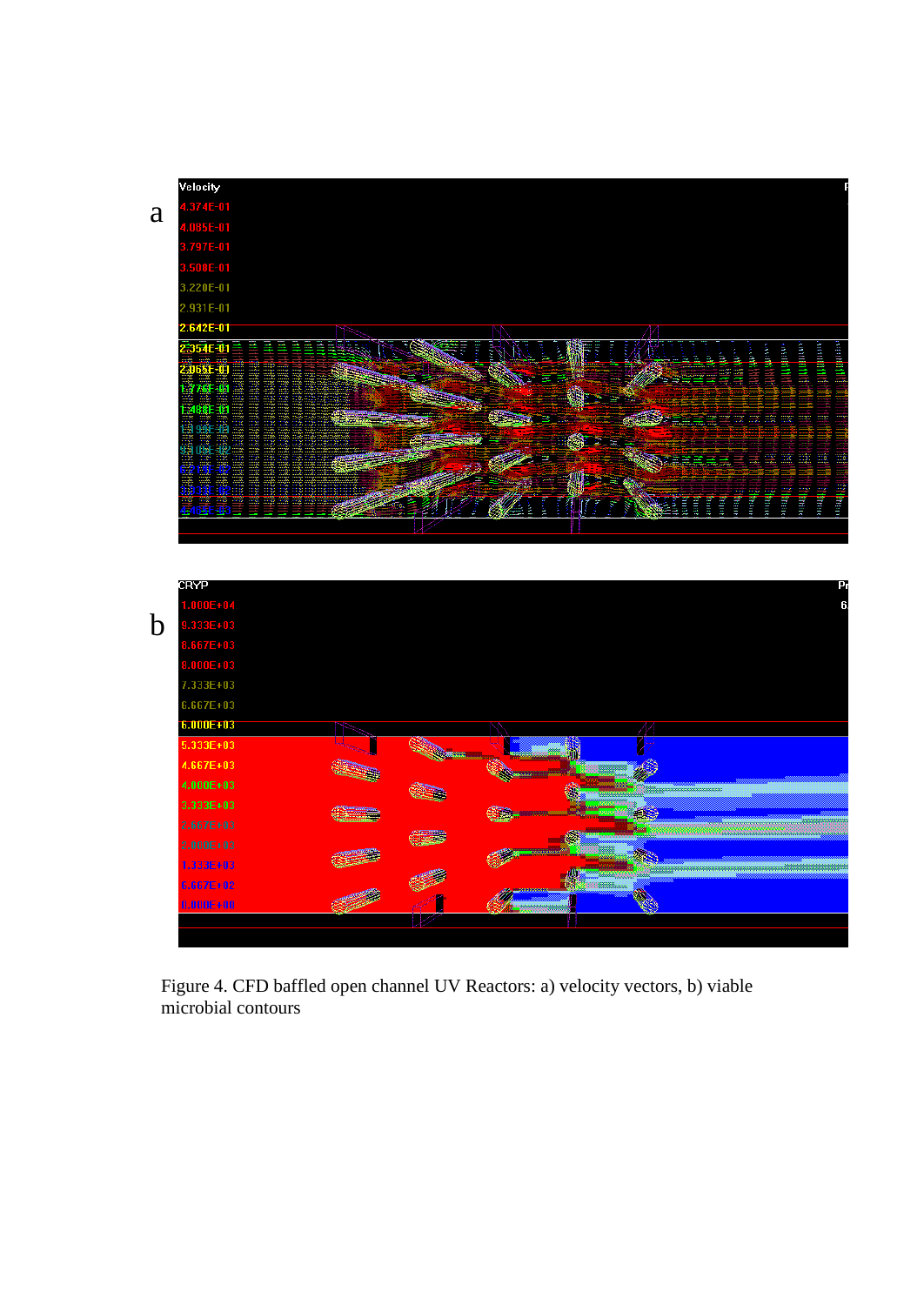

Figure 5. Comparison of dose distribution from Eulerian approach in baffled open channel reactor: a) Flow rate Fraction, b) Mass rate fraction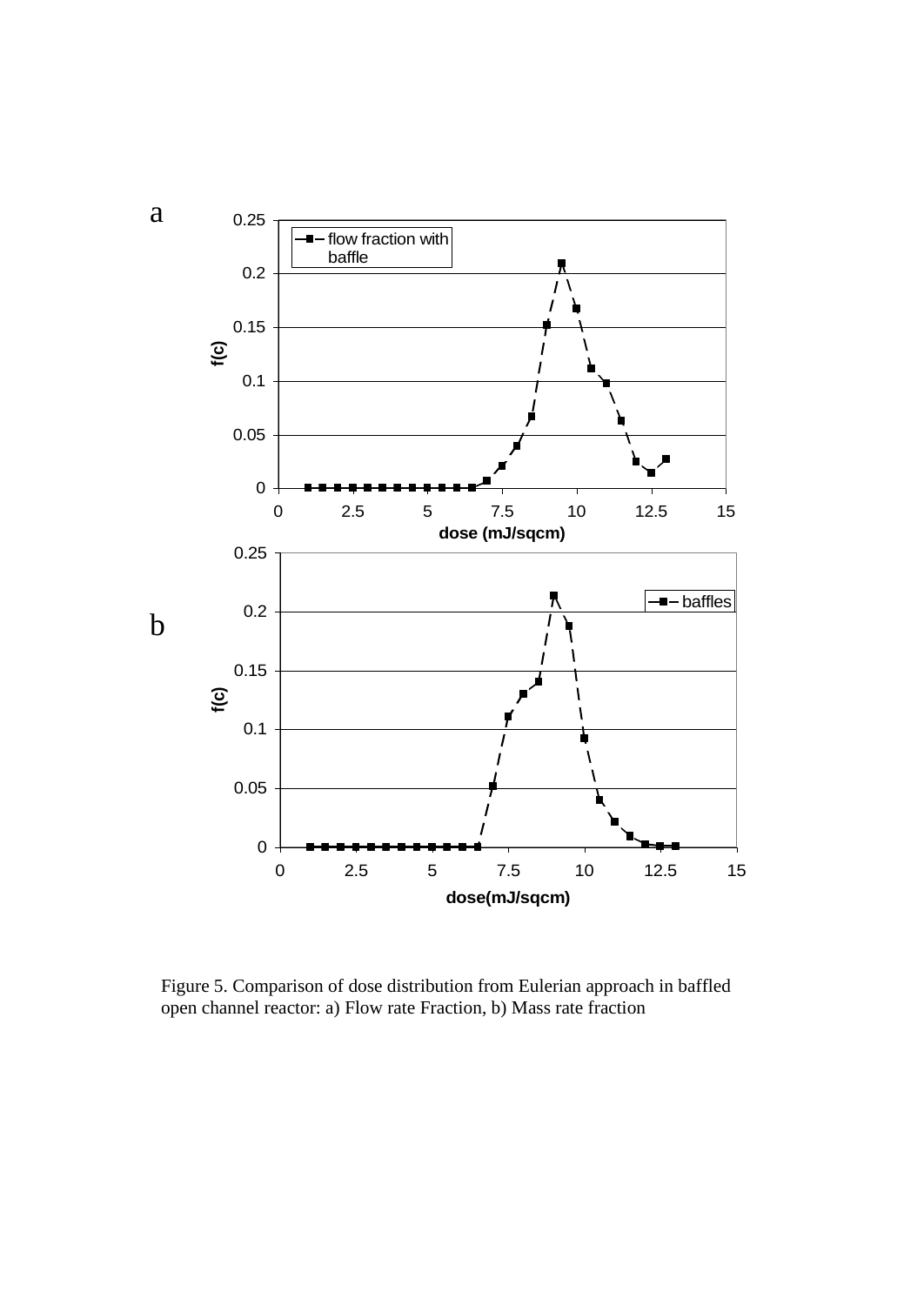#### **Sample Q1 file for Modeling UV Reactors**

*UV reacting tracer model Q1* \*\*\*\*\*\*\*\*\*\*\*\*\*\*\*\*\*\*\*\*\*\*\*\*\*\*\*\*\*\*\*\*\*\*\*\*\*\*\*\*\*\*\*\*\*\*\*\*\*\*\*\*\*\*\*\*\*\*\*\* Q1 created by VDI menu, Version 3.3, Date 10/02/00 CPVNAM=VDI;SPPNAM=Core \*\*\*\*\*\*\*\*\*\*\*\*\*\*\*\*\*\*\*\*\*\*\*\*\*\*\*\*\*\*\*\*\*\*\*\*\*\*\*\*\*\*\*\*\*\*\*\*\*\*\*\*\*\*\*\*\*\*\*\*  $IRUNN = 1: LIBREF = 0$ \*\*\*\*\*\*\*\*\*\*\*\*\*\*\*\*\*\*\*\*\*\*\*\*\*\*\*\*\*\*\*\*\*\*\*\*\*\*\*\*\*\*\*\*\*\*\*\*\*\*\*\*\*\*\*\*\*\*\*\* Group 1. Run Title TEXT(20 LAMP UV BAFFLED Reactor FLUENCE AND MICROBE ) \*\*\*\*\*\*\*\*\*\*\*\*\*\*\*\*\*\*\*\*\*\*\*\*\*\*\*\*\*\*\*\*\*\*\*\*\*\*\*\*\*\*\*\*\*\*\*\*\*\*\*\*\*\*\*\*\*\*\*\* Group 2. Transience STEADY = T \*\*\*\*\*\*\*\*\*\*\*\*\*\*\*\*\*\*\*\*\*\*\*\*\*\*\*\*\*\*\*\*\*\*\*\*\*\*\*\*\*\*\*\*\*\*\*\*\*\*\*\*\*\*\*\*\*\*\*\* Groups 3, 4, 5 Grid Information \* Overall number of cells, RSET(M,NX,NY,NZ,tolerance) RSET(M,133,66,15) \* Set overall domain extent: xulast yvlast zwlast name XSI= 3.800000E+00; YSI= 3.300000E-01; ZSI= 7.600000E-01 RSET(D,CHAM ) \*\*\*\*\*\*\*\*\*\*\*\*\*\*\*\*\*\*\*\*\*\*\*\*\*\*\*\*\*\*\*\*\*\*\*\*\*\*\*\*\*\*\*\*\*\*\*\*\*\*\*\*\*\*\*\*\*\*\*\* Group 6. Body-Fitted coordinates \*\*\*\*\*\*\*\*\*\*\*\*\*\*\*\*\*\*\*\*\*\*\*\*\*\*\*\*\*\*\*\*\*\*\*\*\*\*\*\*\*\*\*\*\*\*\*\*\*\*\*\*\*\*\*\*\*\*\*\* Group 7. Variables: STOREd,SOLVEd,NAMEd ONEPHS = T \* Solved variables list SOLVE(C1, C2, C3, C4 ) SOLVE(C5,C6,C7,C8,C9,C10,C11) \* Stored variables list STORE(EPKE,AFD1,ACD1,cryp,cmas,flu) STORE(RR1,HH1,RR2,RR3,RR4,RR5,RR6,RR7,RR8,RR9,RR10,RR11) STORE(RR12,RR13,RR14,RR15,RR16,RR17,RR18,RR19,RR20,RR21) STORE(RR22,RR23,RR24,RR25) STORE(P1, U1 ,V1 ,W1) \* Additional solver options TURMOD(KEMODL) STORE(KE,EP) \*\*\*\*\*\*\*\*\*\*\*\*\*\*\*\*\*\*\*\*\*\*\*\*\*\*\*\*\*\*\*\*\*\*\*\*\*\*\*\*\*\*\*\*\*\*\*\*\*\*\*\*\*\*\*\*\*\*\*\* Group 8. Terms & Devices TERMS (C1 ,Y,N,N,N,Y,N) TERMS (C2 ,Y,Y,N,N,Y,N) TERMS (C3 ,Y,Y,N,N,Y,N) TERMS (C4 ,Y,Y,N,N,Y,N) TERMS (C5 ,Y,N,N,N,Y,N) TERMS (C6 ,Y,N,N,N,Y,N) TERMS (C7 ,Y,N,N,N,Y,N) TERMS (C8 ,Y,N,N,N,Y,N) TERMS (C9 ,Y,N,N,N,Y,N) TERMS (C10 ,Y,N,N,N,Y,N) TERMS  $(C11, Y, N, N, N, Y, N)$ \*\*\*\*\*\*\*\*\*\*\*\*\*\*\*\*\*\*\*\*\*\*\*\*\*\*\*\*\*\*\*\*\*\*\*\*\*\*\*\*\*\*\*\*\*\*\*\*\*\*\*\*\*\*\*\*\*\*\*\* Group 9. Properties  $RHO1 = 9.982300E+02$  $CP1 = 4.181800E+03$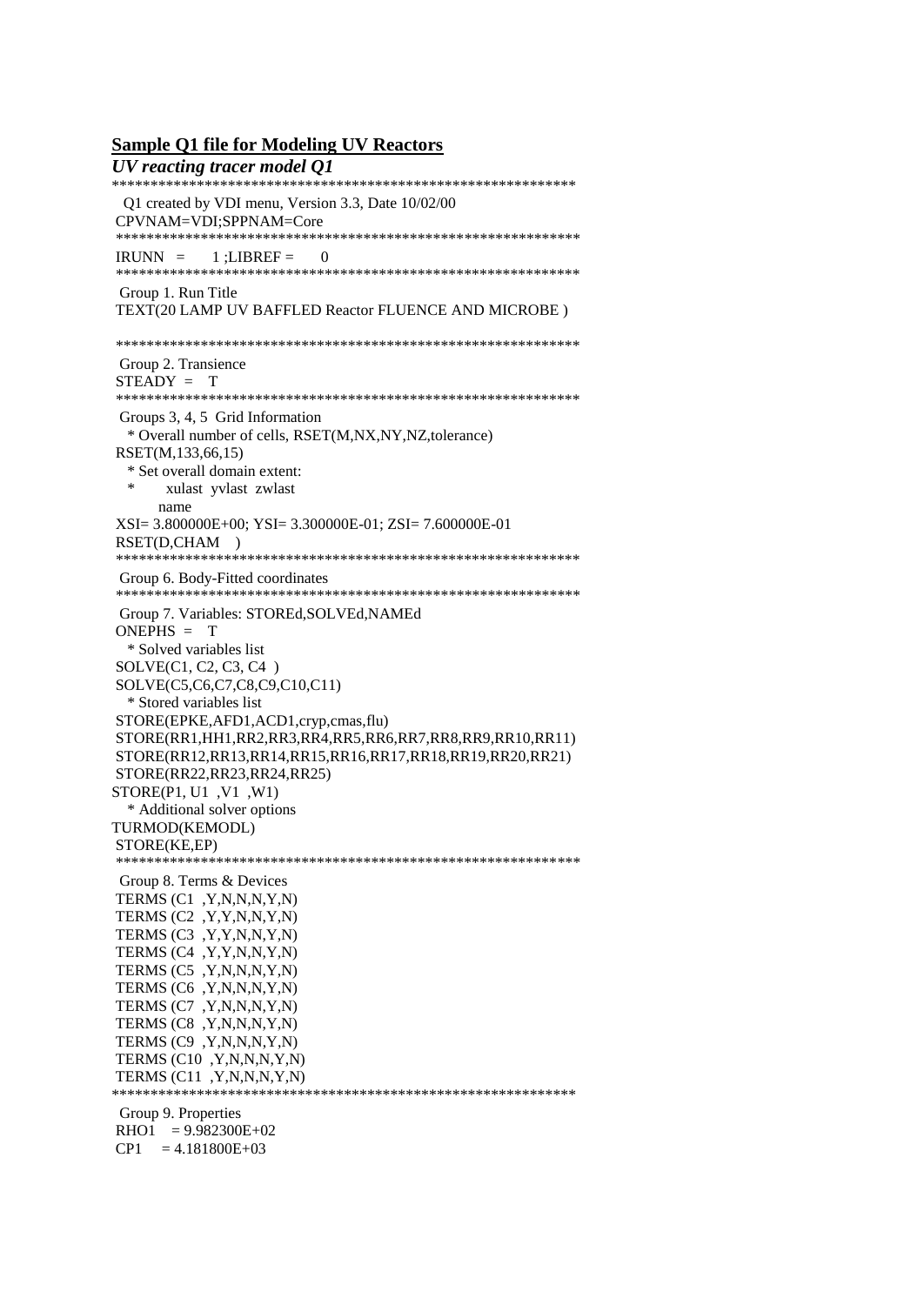| $ENUL = 1.006000E-06$                            |
|--------------------------------------------------|
| Group 10. Inter-Phase Transfer Processes         |
| Group 11. Initialise Var/Porosity Fields         |
| No PATCHes used for this Group                   |
| $INIADD = F$                                     |
|                                                  |
| Group 12. Convection and diffusion adjustments   |
| No PATCHes used for this Group                   |
|                                                  |
| Group 13. Boundary & Special Sources             |
| <b>** DEFINE LOCATION OF UV LAMPS</b>            |
| $XL1=2.0; YL1=0.03375$                           |
| XL2=2.0; YL2=0.10875                             |
| XL3=2.0; YL3=0.18375                             |
| XL4=2.0; YL4=0.25875                             |
| XL6=2.125;YL6=0.1435                             |
| XL7=2.125; YL7=0.071                             |
| XL8=2.125; YL8=0.221<br>XL9=2.125;YL9=0.296      |
| XL11=2.25; YL11=0.03375                          |
| XL12=2.25; YL12=0.10875                          |
| XL13=2.25; YL13=0.18375                          |
| XL14=2.25; YL14=0.25875                          |
| XL16=2.375; YL16=0.1435                          |
| XL17=2.375;YL17=0.071                            |
| XL18=2.375;YL18=0.221                            |
| XL19=2.375;YL19=0.296                            |
| XL21=2.5; YL21=0.03375                           |
| XL22=2.5; YL22=0.10875                           |
| XL23=2.5; YL23=0.18375                           |
| XL24=2.5; YL24=0.25875                           |
| $RG(1)=XL1;RG(2)=YL1$                            |
| $RG(3)=XL2;RG(4)=YL2$                            |
| $RG(5)=XL3;RG(6)=YL3$                            |
| $RG(7)=XL4;RG(8)=YL4$                            |
| $RG(11)=XL6;RG(12)=YL6$                          |
| $RG(13)=XL7;RG(14)=YL7$                          |
| $RG(15)=XLS;RG(16)=YLS$<br>RG(17)=XL9;RG(18)=YL9 |
| RG(21)=XL11;RG(22)=YL11                          |
| $RG(23)=XL12;RG(24)=YL12$                        |
| RG(25)=XL13;RG(26)=YL13                          |
| RG(27)=XL14;RG(28)=YL14                          |
| RG(31)=XL16;RG(32)=YL16                          |
| $RG(33)=XL17;RG(34)=YL17$                        |
| RG(35)=XL18;RG(36)=YL18                          |
| $RG(37)=XL19;RG(38)=YL19$                        |
| $RG(41)=XL21;RG(42)=YL21$                        |
| RG(43)=XL22;RG(44)=YL22                          |
| RG(45)=XL23;RG(46)=YL23                          |
| RG(47)=XL24;RG(48)=YL24                          |
| $ZL1=0.38;RG(51)=ZL1$                            |
| LL=0.760;LR=0.0125                               |
| $RG(52)=LL;RG(53)=LR$                            |
| LPW1=26.7;TRNB=0.65                              |
| $RG(54)=LPW1;RG(55)=TRNB$                        |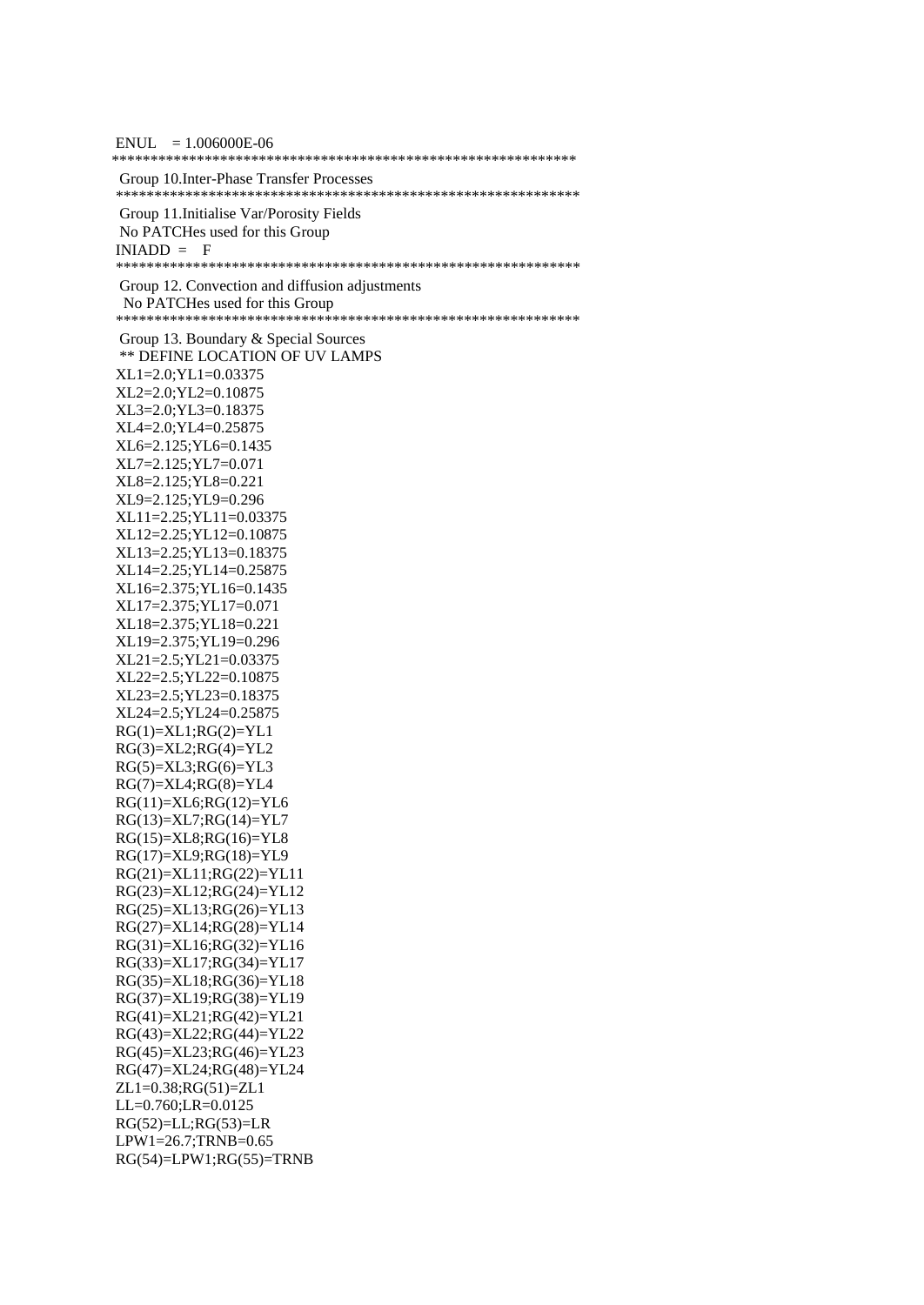TRNI=0.502;RG(59)=TRNI QRTZ=0.0015;RG(75)=QRTZ PI=3.14159265  $RG(56)=PI$ APOW=100.00;RG(70)=APOW UVEF=0.40;RG(57)=UVEF  $COEF=1.00$ KK=0.1107;RG(58)=COEF\*KK PLANTBEGIN <SC0601> RR1=((XG2D-RG(1))\*\*2.+(YG2D-RG(2))\*\*2.)\*\*0.5 <SC0602> RR2=((XG2D-RG(3))\*\*2.+(YG2D-RG(4))\*\*2.)\*\*0.5 <SC0603> RR3=((XG2D-RG(5))\*\*2.+(YG2D-RG(6))\*\*2.)\*\*0.5 <SC0604> RR4=((XG2D-RG(7))\*\*2.+(YG2D-RG(8))\*\*2.)\*\*0.5 <SC0606> RR6=((XG2D-RG(11))\*\*2.+(YG2D-RG(12))\*\*2.)\*\*0.5 <SC0607> RR7=((XG2D-RG(13))\*\*2.+(YG2D-RG(14))\*\*2.)\*\*0.5 <SC0608> RR8=((XG2D-RG(15))\*\*2.+(YG2D-RG(16))\*\*2.)\*\*0.5 <SC0609> RR9=((XG2D-RG(17))\*\*2.+(YG2D-RG(18))\*\*2.)\*\*0.5 <SC0611> RR11=((XG2D-RG(21))\*\*2.+(YG2D-RG(22))\*\*2.)\*\*0.5 <SC0612> RR12=((XG2D-RG(23))\*\*2.+(YG2D-RG(24))\*\*2.)\*\*0.5 <SC0613> RR13=((XG2D-RG(25))\*\*2.+(YG2D-RG(26))\*\*2.)\*\*0.5 <SC0614> RR14=((XG2D-RG(27))\*\*2.+(YG2D-RG(28))\*\*2.)\*\*0.5 <SC0616> RR16=((XG2D-RG(31))\*\*2.+(YG2D-RG(32))\*\*2.)\*\*0.5 <SC0617> RR17=((XG2D-RG(33))\*\*2.+(YG2D-RG(34))\*\*2.)\*\*0.5 <SC0618> RR18=((XG2D-RG(35))\*\*2.+(YG2D-RG(36))\*\*2.)\*\*0.5 <SC0619> RR19=((XG2D-RG(37))\*\*2.+(YG2D-RG(38))\*\*2.)\*\*0.5  $<$ SC0621> RR21=((XG2D-RG(41))\*\*2.+(YG2D-RG(42))\*\*2.)\*\*0.5 <SC0622> RR22=((XG2D-RG(43))\*\*2.+(YG2D-RG(44))\*\*2.)\*\*0.5 <SC0623> RR23=((XG2D-RG(45))\*\*2.+(YG2D-RG(46))\*\*2.)\*\*0.5 <SC0624> RR24=((XG2D-RG(47))\*\*2.+(YG2D-RG(48))\*\*2.)\*\*0.5  $<$ SC0626> HH1=ABS(ZGNZ-RG(51)+TINY) <SC0627> FLU=C1+C5+C6+C7+C8+C9+C10+C11 PATCH(IRR1,CELL,1,NX,1,NY,1,NZ,1,LSTEP) <SORC58> VAL=RG(54)\*(RG(59))\*\*(RG(70)\*RG(75))\*\$ (RG(55))\*\*(RG(70)\*ABS(RR1-RG(53)))\*RG(57)/\$ (4.\*RG(56)\*RG(52)\*RR1)\*\$ (ATAN((RG(52)/2.+HH1)/RR1)+ATAN((RG(52)/2.-HH1)/RR1))+\$ RG(54)\*(RG(59))\*\*(RG(70)\*RG(75))\*\$ (RG(55))\*\*(RG(70)\*ABS(RR2-RG(53)))\*RG(57)/\$ (4.\*RG(56)\*RG(52)\*RR2)\*\$ (ATAN((RG(52)/2.+HH1)/RR2)+ATAN((RG(52)/2.-HH1)/RR2))+\$ RG(54)\*(RG(59))\*\*(RG(70)\*RG(75))\*\$ (RG(55))\*\*(RG(70)\*ABS(RR3-RG(53)))\*RG(57)/\$ (4.\*RG(56)\*RG(52)\*RR3)\*\$ (ATAN((RG(52)/2.+HH1)/RR3)+ATAN((RG(52)/2.-HH1)/RR3)) COVAL(IRR1,C1,FIXVAL,GRND) PATCH(IRR2,CELL,1,NX,1,NY,1,NZ,1,LSTEP) <SORC86> VAL=RG(54)\*(RG(59))\*\*(RG(70)\*RG(75))\*\$ (RG(55))\*\*(RG(70)\*ABS(RR4-RG(53)))\*RG(57)/\$ (4.\*RG(56)\*RG(52)\*RR4)\*\$ (ATAN((RG(52)/2.+HH1)/RR4)+ATAN((RG(52)/2.-HH1)/RR4))+\$ RG(54)\*(RG(59))\*\*(RG(70)\*RG(75))\*\$ (RG(55))\*\*(RG(70)\*ABS(RR6-RG(53)))\*RG(57)/\$ (4.\*RG(56)\*RG(52)\*RR6)\*\$ (ATAN((RG(52)/2.+HH1)/RR6)+ATAN((RG(52)/2.-HH1)/RR6)) COVAL(IRR2,C5,FIXVAL,GRND) PATCH(IRR3,CELL,1,NX,1,NY,1,NZ,1,LSTEP) <SORC99> VAL=RG(54)\*(RG(59))\*\*(RG(70)\*RG(75))\*\$ (RG(55))\*\*(RG(70)\*ABS(RR7-RG(53)))\*RG(57)/\$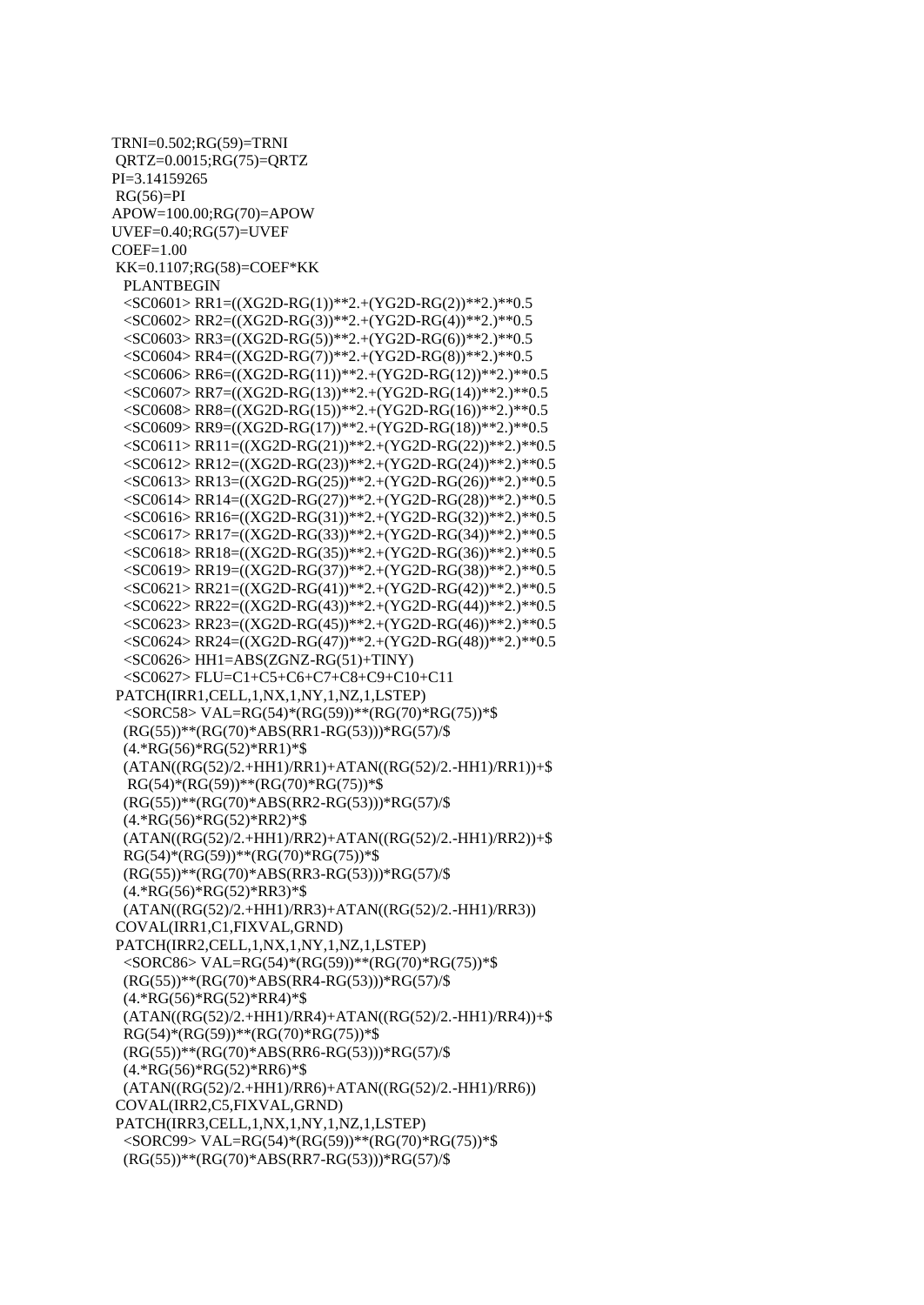(4.\*RG(56)\*RG(52)\*RR7)\*\$  $(ATAN((RG(52)/2.+HH1)/RR7)+ATAN((RG(52)/2.-HH1)/RR7))+$ \$  $RG(54)*(RG(59))**(RG(70)*RG(75))*\$$  (RG(55))\*\*(RG(70)\*ABS(RR8-RG(53)))\*RG(57)/\$ (4.\*RG(56)\*RG(52)\*RR8)\*\$  $(ATAN((RG(52)/2.+HH1)/RR8)+ATAN((RG(52)/2.-HH1)/RR8))+\$$  $RG(54)*(RG(59))**(RG(70)*RG(75))*$  (RG(55))\*\*(RG(70)\*ABS(RR9-RG(53)))\*RG(57)/\$ (4.\*RG(56)\*RG(52)\*RR9)\*\$ (ATAN((RG(52)/2.+HH1)/RR9)+ATAN((RG(52)/2.-HH1)/RR9)) COVAL(IRR3,C6,FIXVAL,GRND) PATCH(IRR4,CELL,1,NX,1,NY,1,NZ,1,LSTEP) <SORC57> VAL=RG(54)\*(RG(59))\*\*(RG(70)\*RG(75))\*\$ (RG(55))\*\*(RG(70)\*ABS(RR11-RG(53)))\*RG(57)/\$ (4.\*RG(56)\*RG(52)\*RR11)\*\$  $(ATAN((RG(52)/2.+HH1)/RR11)+ATAN((RG(52)/2.-HH1)/RR11))+$ \$ RG(54)\*(RG(59))\*\*(RG(70)\*RG(75))\*\$ (RG(55))\*\*(RG(70)\*ABS(RR12-RG(53)))\*RG(57)/\$ (4.\*RG(56)\*RG(52)\*RR12)\*\$ (ATAN((RG(52)/2.+HH1)/RR12)+ATAN((RG(52)/2.-HH1)/RR12)) COVAL(IRR4,C7,FIXVAL,GRND) PATCH(IRR5,CELL,1,NX,1,NY,1,NZ,1,LSTEP) <SORC25> VAL=RG(54)\*(RG(59))\*\*(RG(70)\*RG(75))\*\$ (RG(55))\*\*(RG(70)\*ABS(RR13-RG(53)))\*RG(57)/\$ (4.\*RG(56)\*RG(52)\*RR13)\*\$ (ATAN((RG(52)/2.+HH1)/RR13)+ATAN((RG(52)/2.-HH1)/RR13))+\$  $RG(54)*(RG(59))**(RG(70)*RG(75))*$  (RG(55))\*\*(RG(70)\*ABS(RR14-RG(53)))\*RG(57)/\$ (4.\*RG(56)\*RG(52)\*RR14)\*\$ (ATAN((RG(52)/2.+HH1)/RR14)+ATAN((RG(52)/2.-HH1)/RR14)) COVAL(IRR5,C8,FIXVAL,GRND) PATCH(IRR6,CELL,1,NX,1,NY,1,NZ,1,LSTEP) <SORC31> VAL=RG(54)\*(RG(59))\*\*(RG(70)\*RG(75))\*\$ (RG(55))\*\*(RG(70)\*ABS(RR16-RG(53)))\*RG(57)/\$ (4.\*RG(56)\*RG(52)\*RR16)\*\$ (ATAN((RG(52)/2.+HH1)/RR16)+ATAN((RG(52)/2.-HH1)/RR16))+\$ RG(54)\*(RG(59))\*\*(RG(70)\*RG(75))\*\$ (RG(55))\*\*(RG(70)\*ABS(RR17-RG(53)))\*RG(57)/\$ (4.\*RG(56)\*RG(52)\*RR17)\*\$ (ATAN((RG(52)/2.+HH1)/RR17)+ATAN((RG(52)/2.-HH1)/RR17))+\$ RG(54)\*(RG(59))\*\*(RG(70)\*RG(75))\*\$ (RG(55))\*\*(RG(70)\*ABS(RR18-RG(53)))\*RG(57)/\$ (4.\*RG(56)\*RG(52)\*RR18)\*\$ (ATAN((RG(52)/2.+HH1)/RR18)+ATAN((RG(52)/2.-HH1)/RR18)) COVAL(IRR6,C9,FIXVAL,GRND) PATCH(IRR7,CELL,1,NX,1,NY,1,NZ,1,LSTEP) <SORC37> VAL=RG(54)\*(RG(59))\*\*(RG(70)\*RG(75))\*\$ (RG(55))\*\*(RG(70)\*ABS(RR19-RG(53)))\*RG(57)/\$ (4.\*RG(56)\*RG(52)\*RR19)\*\$ (ATAN((RG(52)/2.+HH1)/RR19)+ATAN((RG(52)/2.-HH1)/RR19))+\$ RG(54)\*(RG(59))\*\*(RG(70)\*RG(75))\*\$ (RG(55))\*\*(RG(70)\*ABS(RR21-RG(53)))\*RG(57)/\$ (4.\*RG(56)\*RG(52)\*RR21)\*\$ (ATAN((RG(52)/2.+HH1)/RR21)+ATAN((RG(52)/2.-HH1)/RR21)) COVAL(IRR7,C10,FIXVAL,GRND) PATCH(IRR8,CELL,1,NX,1,NY,1,NZ,1,LSTEP) <SORC43> VAL=RG(54)\*(RG(59))\*\*(RG(70)\*RG(75))\*\$ (RG(55))\*\*(RG(70)\*ABS(RR22-RG(53)))\*RG(57)/\$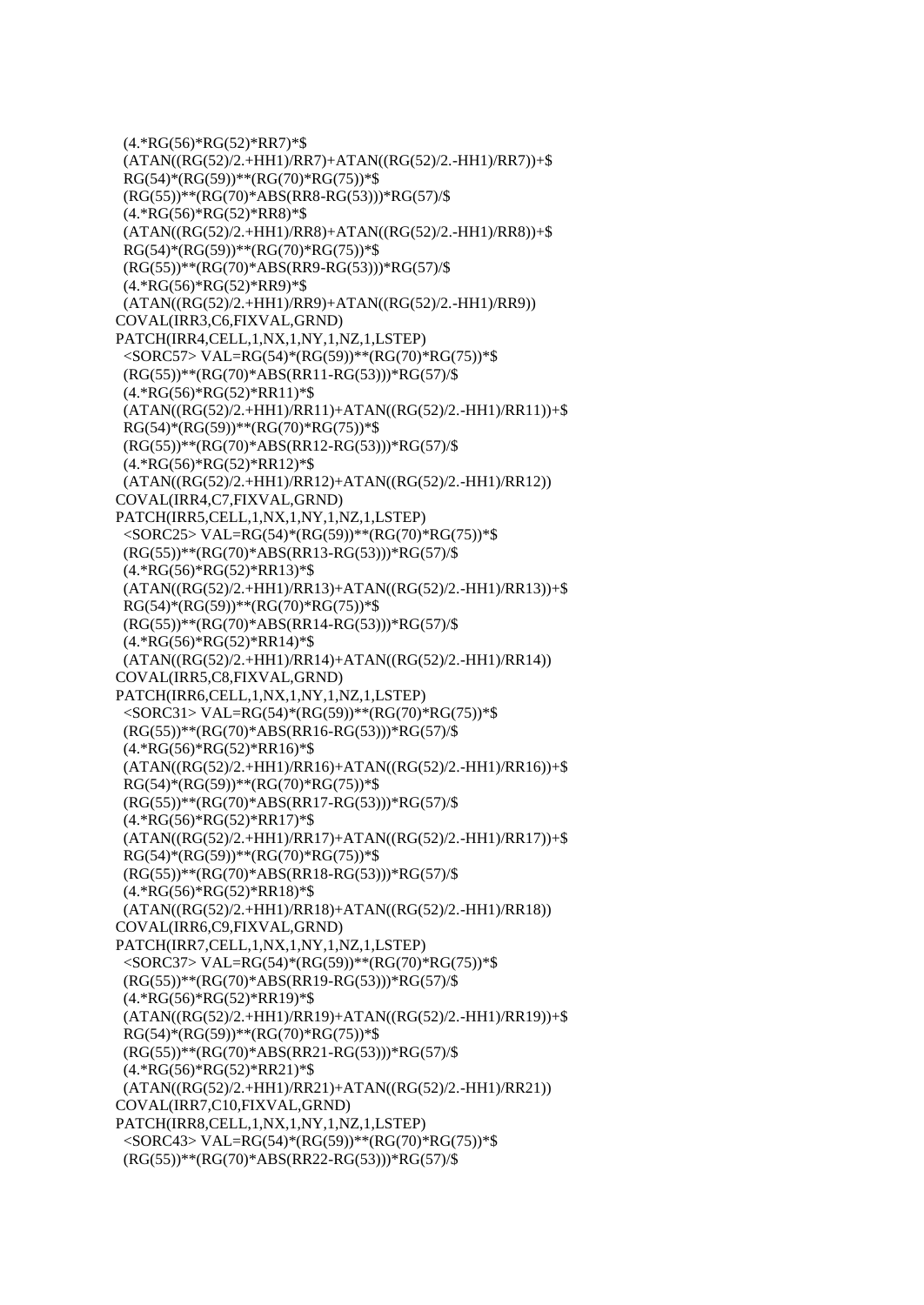(4.\*RG(56)\*RG(52)\*RR22)\*\$ (ATAN((RG(52)/2.+HH1)/RR22)+ATAN((RG(52)/2.-HH1)/RR22))+\$  $RG(54)*(RG(59))**(RG(70)*RG(75))*\$$  (RG(55))\*\*(RG(70)\*ABS(RR23-RG(53)))\*RG(57)/\$ (4.\*RG(56)\*RG(52)\*RR23)\*\$ (ATAN((RG(52)/2.+HH1)/RR23)+ATAN((RG(52)/2.-HH1)/RR23))+\$  $RG(54)*(RG(59))**(RG(70)*RG(75))*$  (RG(55))\*\*(RG(70)\*ABS(RR24-RG(53)))\*RG(57)/\$ (4.\*RG(56)\*RG(52)\*RR24)\*\$ (ATAN((RG(52)/2.+HH1)/RR24)+ATAN((RG(52)/2.-HH1)/RR24)) COVAL(IRR8,C11,FIXVAL,GRND) PATCH(ORG1,PHASEM,1,NX,1,NY,1,NZ,1,LSTEP)  $<$ SORC51 $>$ CO=FLU\*RG(58) COVAL(ORG1,C2,GRND,0.0) PATCH(ORG2,PHASEM,1,NX,1,NY,1,NZ,1,LSTEP) <SORC53> VAL=FLU\*RG(58)\*C2-FLU\*RG(58)\*C3 COVAL(ORG2,C3,FIXFLU,GRND) PATCH(ORG3,PHASEM,1,NX,1,NY,1,NZ,1,LSTEP) <SORC55> VAL=FLU\*RG(58)\*C3 COVAL(ORG3,C4,FIXFLU,GRND) PLANTEND Parent VR object for this patch is: INLET PATCH(OB1 ,WEST , 1, 1, 1, 66, 1, 15, 1, 1) COVAL(OB1 ,P1 , FIXFLU , 2.395752E+02) COVAL(OB1 ,U1 , 0.000000E+00, 2.200000E-01) COVAL(OB1, V1, 0.000000E+00, 0.000000E+00) COVAL(OB1 ,W1 , 0.000000E+00, 0.000000E+00) COVAL(OB1 ,KE , 0.000000E+00, 1.440000E-04) COVAL(OB1 ,EP , 0.000000E+00, 1.259520E-05) COVAL(OB1 ,C1 , 0.000000E+00, 0.0) COVAL(OB1 ,C2 , 0.000000E+00, 1.000000E+06) COVAL(OB1 ,C3 , 0.000000E+00, 0.000000E+00) COVAL(OB1 ,C4 , 0.000000E+00, 0.000000E+00) PATCH(OB2 ,EAST , 133, 133, 1, 66, 1, 15, 1, 1) COVAL(OB2 ,P1 , 1.000000E+03, 0.000000E+00) COVAL(OB2 ,U1 , 0.000000E+00, 0.000000E+00) COVAL(OB2 ,V1 , 0.000000E+00, 0.000000E+00) COVAL(OB2 ,W1 , 0.000000E+00, 0.000000E+00) COVAL(OB2 ,KE , 0.000000E+00, SAME ) COVAL(OB2 ,EP , 0.000000E+00, SAME ) COVAL(OB2 ,C1 , 0.000000E+00, 0.0) COVAL(OB2 ,C2 , 0.000000E+00, 0.000000E+00) COVAL(OB2 ,C3 , 0.000000E+00, 0.000000E+00) COVAL(OB2 ,C4 , 0.000000E+00, 0.000000E+00) \*\*\*\*\*\*\*\*\*\*\*\*\*\*\*\*\*\*\*\*\*\*\*\*\*\*\*\*\*\*\*\*\*\*\*\*\*\*\*\*\*\*\*\*\*\*\*\*\*\*\*\*\*\*\*\*\*\*\*\* Group 14. Downstream Pressure For PARAB \*\*\*\*\*\*\*\*\*\*\*\*\*\*\*\*\*\*\*\*\*\*\*\*\*\*\*\*\*\*\*\*\*\*\*\*\*\*\*\*\*\*\*\*\*\*\*\*\*\*\*\*\*\*\*\*\*\*\*\* Group 15. Terminate Sweeps  $LSWEEP = 600$ \*\*\*\*\*\*\*\*\*\*\*\*\*\*\*\*\*\*\*\*\*\*\*\*\*\*\*\*\*\*\*\*\*\*\*\*\*\*\*\*\*\*\*\*\*\*\*\*\*\*\*\*\*\*\*\*\*\*\*\* Group 16. Terminate Iterations \*\*\*\*\*\*\*\*\*\*\*\*\*\*\*\*\*\*\*\*\*\*\*\*\*\*\*\*\*\*\*\*\*\*\*\*\*\*\*\*\*\*\*\*\*\*\*\*\*\*\*\*\*\*\*\*\*\*\*\* Group 17. Relaxation RELAX(C1 ,FALSDT, 1000.) RELAX(C2 ,LINRLX, 0.05) RELAX(C3 ,LINRLX, 0.05) RELAX(C4 ,LINRLX, 0.05) RELAX(C5 ,FALSDT, 1000.)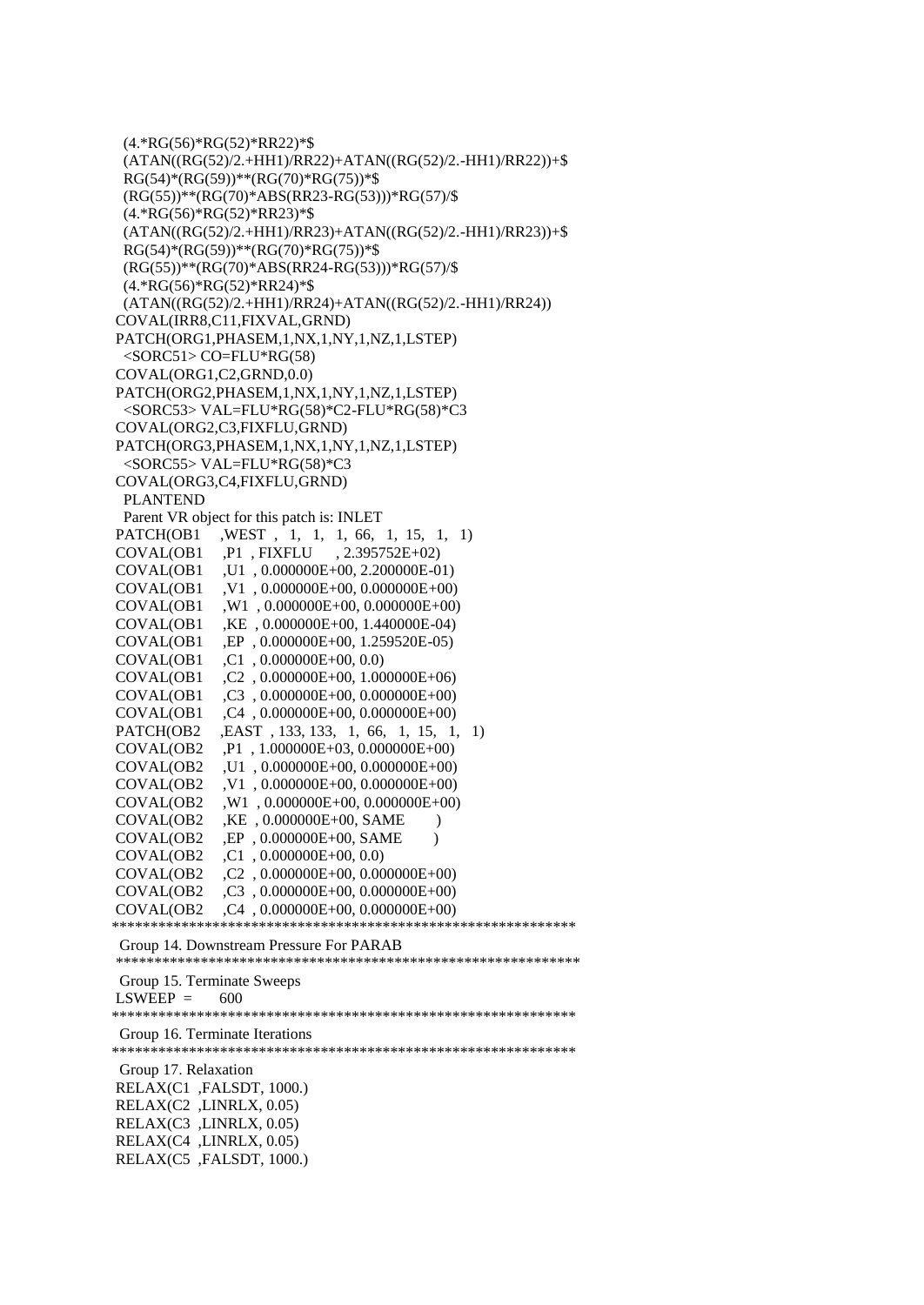RELAX(C6 ,FALSDT, 1000.) RELAX(C7 ,FALSDT, 1000.) RELAX(C8 ,FALSDT, 1000.) RELAX(C9 ,FALSDT, 1000.) RELAX(C10 ,FALSDT, 1000.) RELAX(C11 ,FALSDT, 1000.) KELIN  $=$  3 \*\*\*\*\*\*\*\*\*\*\*\*\*\*\*\*\*\*\*\*\*\*\*\*\*\*\*\*\*\*\*\*\*\*\*\*\*\*\*\*\*\*\*\*\*\*\*\*\*\*\*\*\*\*\*\*\*\*\*\* Group 18. Limits \*\*\*\*\*\*\*\*\*\*\*\*\*\*\*\*\*\*\*\*\*\*\*\*\*\*\*\*\*\*\*\*\*\*\*\*\*\*\*\*\*\*\*\*\*\*\*\*\*\*\*\*\*\*\*\*\*\*\*\* Group 19. EARTH Calls To GROUND Station  $USEGRD = T ; USEGRX = T$  $GENK = T$ NAMSAT =MOSG \*\*\*\*\*\*\*\*\*\*\*\*\*\*\*\*\*\*\*\*\*\*\*\*\*\*\*\*\*\*\*\*\*\*\*\*\*\*\*\*\*\*\*\*\*\*\*\*\*\*\*\*\*\*\*\*\*\*\*\* Group 20. Preliminary Printout  $ECHO = T$ \*\*\*\*\*\*\*\*\*\*\*\*\*\*\*\*\*\*\*\*\*\*\*\*\*\*\*\*\*\*\*\*\*\*\*\*\*\*\*\*\*\*\*\*\*\*\*\*\*\*\*\*\*\*\*\*\*\*\*\* Group 21. Print-out of Variables \*\*\*\*\*\*\*\*\*\*\*\*\*\*\*\*\*\*\*\*\*\*\*\*\*\*\*\*\*\*\*\*\*\*\*\*\*\*\*\*\*\*\*\*\*\*\*\*\*\*\*\*\*\*\*\*\*\*\*\* Group 22. Monitor Print-Out \*\*\*\*\*\*\*\*\*\*\*\*\*\*\*\*\*\*\*\*\*\*\*\*\*\*\*\*\*\*\*\*\*\*\*\*\*\*\*\*\*\*\*\*\*\*\*\*\*\*\*\*\*\*\*\*\*\*\*\* Group 23.Field Print-Out & Plot Control NPRINT = 100000  $ISWPRF = 1$ : $ISWPRL = 100000$ \*\*\*\*\*\*\*\*\*\*\*\*\*\*\*\*\*\*\*\*\*\*\*\*\*\*\*\*\*\*\*\*\*\*\*\*\*\*\*\*\*\*\*\*\*\*\*\*\*\*\*\*\*\*\*\*\*\*\*\* Group 24. Dumps For Restarts NOWIPE = T GVIEW(P,0.000000E+00,0.000000E+00,1.000000E+00) GVIEW(UP,0.000000E+00,1.000000E+00,0.000000E+00) > DOM, SIZE, 3.800000E+00, 3.300000E-01, 7.600000E-01 > DOM, MONIT, 2.509380E+00, 2.618750E-01, 5.320000E-01  $>$  DOM, SCALE, 1.000000E+00, 1.000000E+00, 1.000000E+00 > DOM, SNAPSIZE, 1.000000E-02 > GRID, RSET\_X\_1, -63, 1.500000E+00  $>$  GRID, RSET\_X\_5, -5, 1.6500000E+00  $>$  GRID, RSET\_X\_9, -5, 1.6500000E+00  $>$  GRID, RSET\_X\_13, -5, 1.6500000E+00  $>$  GRID, RSET\_X\_17, -5, 1.6500000E+00  $>$  GRID, RSET\_X\_21, 35, 1.500000E+00  $>$  GRID, RSET\_Z\_1, 15, 1.000000E+00 > DOM, RELAX, 5.000000E-01 > OBJ1, NAME, INLET  $>$  OBJ1, POSITION, 0.000000E+00, 0.000000E+00, 0.000000E+00 > OBJ1, SIZE, 0.000000E+00, 3.300000E-01, 7.600000E-01 > OBJ1, CLIPART, cube3t > OBJ1, ROTATION24, 1<br>> OBJ1, TYPE, USER DI USER DEFINED > OBJ2, NAME, OUTLET  $>$  OBJ2, POSITION, 3.800000E+00, 0.000000E+00, 0.000000E+00 > OBJ2, SIZE, 0.000000E+00, 3.300000E-01, 7.600000E-01 > OBJ2, CLIPART, cube12t  $>$  OBJ2, ROTATION24, 1 > OBJ2, TYPE, USER\_DEFINED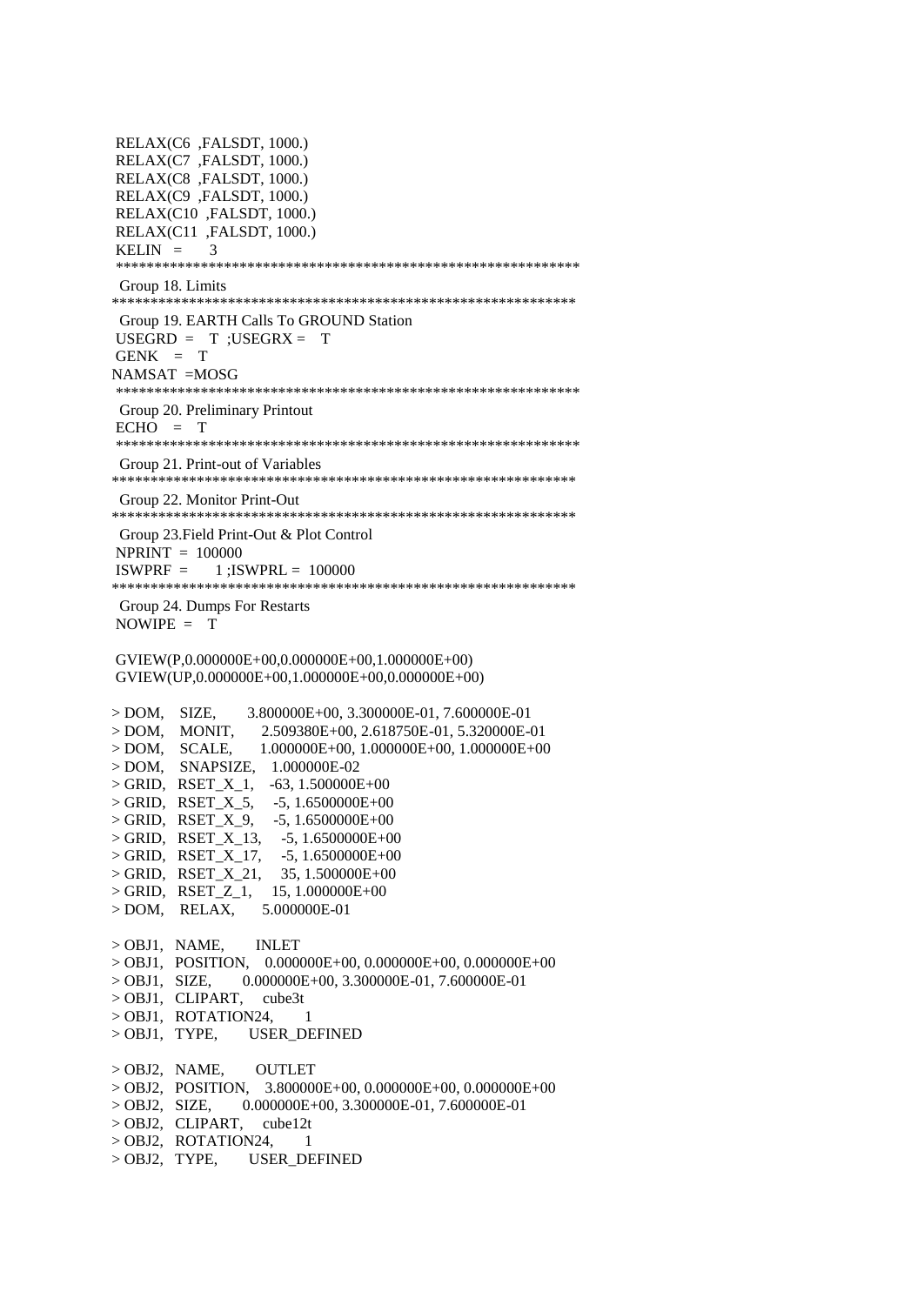> OBJ3, NAME, VWAL1  $>$  OBJ3, POSITION, 0.000000E+00, 0.000000E+00, 0.000000E+00  $>$  OBJ3, SIZE, 3.800000E+00, 0.000000E+00, 7.600000E-01 > OBJ3, CLIPART, cube11  $>$  OBJ3, ROTATION24, 1 > OBJ3, TYPE, PLATE  $>$  OBJ3, ADIABATIC, 0.000000E+00, 0.000000E+00 > OBJ4, NAME, BWAL  $>$  OBJ4, POSITION, 0.000000E+00, 0.000000E+00, 0.000000E+00  $>$  OBJ4, SIZE, 3.800000E+00, 3.300000E-01, 0.000000E+00 > OBJ4, CLIPART, cube11  $>$  OBJ4, ROTATION24, 1 > OBJ4, TYPE, PLATE  $>$  OBJ4, ADIABATIC, 0.000000E+00, 0.000000E+00 > OBJ5, NAME, VWAL2  $>$  OBJ5, POSITION, 0.000000E+00, 3.300000E-01, 0.000000E+00 > OBJ5, SIZE, 3.800000E+00, 0.000000E+00, 7.600000E-01 > OBJ5, CLIPART, cube11  $>$  OBJ5, ROTATION24, 1 > OBJ5, TYPE, PLATE  $>$  OBJ5, ADIABATIC, 0.000000E+00, 0.000000E+00  $>$  OBJ6, NAME, LMP1  $>$  OBJ6, POSITION, 1.987500E+00, 2.125000E-02, 0.000000E+00 > OBJ6, SIZE, 2.500000E-02, 2.500000E-02, 7.600000E-01 > OBJ6, CLIPART, cylinder  $>$  OBJ6, ROTATION24, 1 > OBJ6, TYPE, BLOCKAGE > OBJ6, MATERIAL, 198 > OBJ7, NAME, LMP2  $>$  OBJ7, POSITION, 1.987500E+00, 9.625000E-02, 0.000000E+00 > OBJ7, SIZE, 2.500000E-02, 2.500000E-02, 7.600000E-01 > OBJ7, CLIPART, cylinder  $>$  OBJ7, ROTATION24, 1 > OBJ7, TYPE, BLOCKAGE > OBJ7, MATERIAL, 198 > OBJ8, NAME, LMP3  $>$  OBJ8, POSITION, 1.987500E+00, 1.712500E-01, 0.000000E+00 > OBJ8, SIZE, 2.500000E-02, 2.500000E-02, 7.600000E-01 > OBJ8, CLIPART, cylinder  $>$  OBJ8, ROTATION24, 1 > OBJ8, TYPE, BLOCKAGE > OBJ8, MATERIAL, 198 > OBJ9, NAME, LMP4 > OBJ9, POSITION, 1.987500E+00, 2.462500E-01, 0.000000E+00 > OBJ9, SIZE, 2.500000E-02, 2.500000E-02, 7.600000E-01 > OBJ9, CLIPART, cylinder  $>$  OBJ9, ROTATION24, 1 > OBJ9, TYPE, BLOCKAGE > OBJ9, MATERIAL, 198  $>$  OBJ10, NAME, LMP6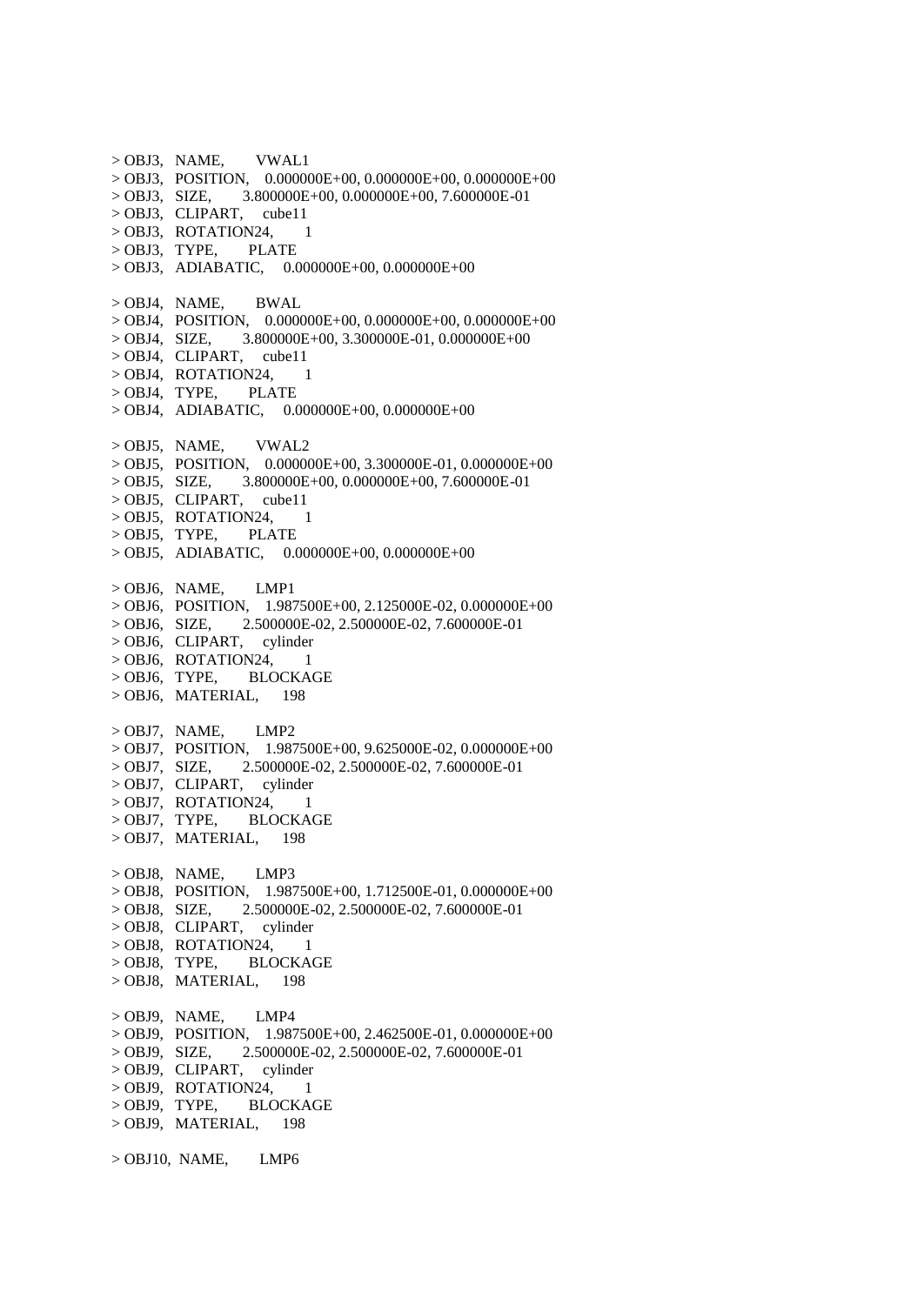$>$  OBJ10, POSITION, 2.112500E+00, 1.310000E-01, 0.000000E+00 > OBJ10, SIZE, 2.500000E-02, 2.500000E-02, 7.600000E-01 > OBJ10, CLIPART, cylinder > OBJ10, ROTATION24, 1<br>> OBJ10. TYPE, BLOCKAGE  $>$  OBJ10, TYPE, > OBJ10, MATERIAL, 198  $>$  OBJ11, NAME, LMP7 > OBJ11, POSITION, 2.112500E+00, 5.850000E-02, 0.000000E+00 > OBJ11, SIZE, 2.500000E-02, 2.500000E-02, 7.600000E-01 > OBJ11, CLIPART, cylinder  $>$  OBJ11, ROTATION24, 1 > OBJ11, TYPE, BLOCKAGE > OBJ11, MATERIAL, 198  $>$  OBJ12, NAME, LMP8  $>$  OBJ12, POSITION, 2.112500E+00, 2.085000E-01, 0.000000E+00 > OBJ12, SIZE, 2.500000E-02, 2.500000E-02, 7.600000E-01 > OBJ12, CLIPART, cylinder  $>$  OBJ12, ROTATION24, 1 > OBJ12, TYPE, BLOCKAGE  $>$  OBJ12, MATERIAL, 198  $>$  OBJ13, NAME, LMP9 > OBJ13, POSITION, 2.112500E+00, 2.835000E-01, 0.000000E+00 > OBJ13, SIZE, 2.500000E-02, 2.500000E-02, 7.600000E-01 > OBJ13, CLIPART, cylinder  $>$  OBJ13, ROTATION24, 1 > OBJ13, TYPE, BLOCKAGE > OBJ13, MATERIAL, 198  $>$  OBJ14, NAME, LP11 > OBJ14, POSITION, 2.237500E+00, 2.125000E-02, 0.000000E+00 > OBJ14, SIZE, 2.500000E-02, 2.500000E-02, 7.600000E-01 > OBJ14, CLIPART, cylinder  $>$  OBJ14, ROTATION24, 1 > OBJ14, TYPE, BLOCKAGE  $>$  OBJ14, MATERIAL, 198  $>$  OBJ15, NAME, LP12 > OBJ15, POSITION, 2.237500E+00, 9.625000E-02, 0.000000E+00 > OBJ15, SIZE, 2.500000E-02, 2.500000E-02, 7.600000E-01 > OBJ15, CLIPART, cylinder  $>$  OBJ15, ROTATION24, 1 > OBJ15, TYPE, BLOCKAGE  $>$  OBJ15, MATERIAL, 198  $>$  OBJ16, NAME, LP13 > OBJ16, POSITION, 2.237500E+00, 1.712500E-01, 0.000000E+00 > OBJ16, SIZE, 2.500000E-02, 2.500000E-02, 7.600000E-01 > OBJ16, CLIPART, cylinder  $>$  OBJ16, ROTATION24, 1 > OBJ16, TYPE, BLOCKAGE  $>$  OBJ16, MATERIAL, 198  $>$  OBJ17, NAME, LP14 > OBJ17, POSITION, 2.237500E+00, 2.462500E-01, 0.000000E+00 > OBJ17, SIZE, 2.500000E-02, 2.500000E-02, 7.600000E-01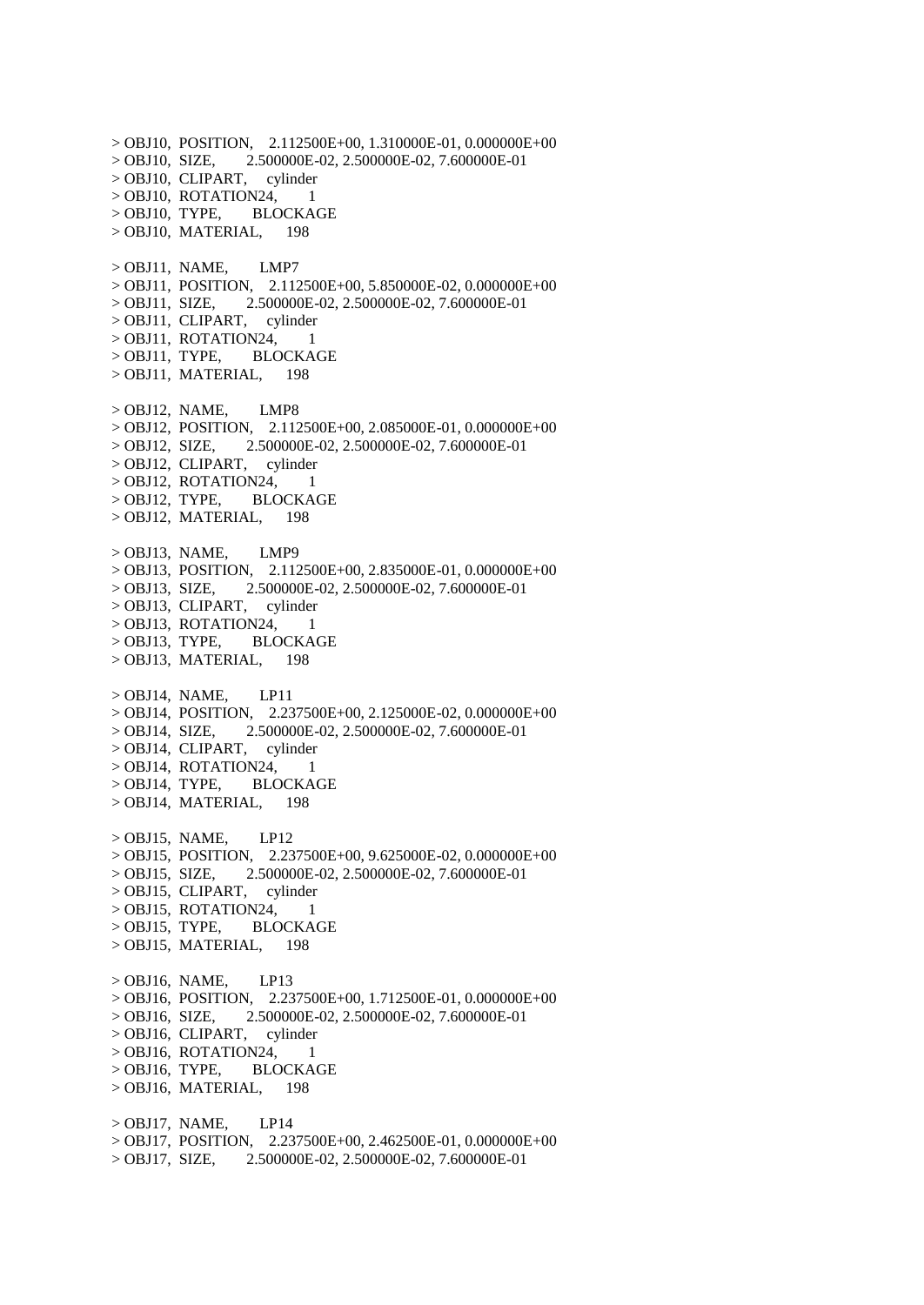> OBJ17, CLIPART, cylinder  $>$  OBJ17, ROTATION24, 1 > OBJ17, TYPE, BLOCKAGE  $>$  OBJ17, MATERIAL, 198  $>$  OBJ18, NAME, LP16 > OBJ18, POSITION, 2.362500E+00, 1.310000E-01, 0.000000E+00 > OBJ18, SIZE, 2.500000E-02, 2.500000E-02, 7.600000E-01 > OBJ18, CLIPART, cylinder  $>$  OBJ18, ROTATION24, 1 > OBJ18, TYPE, BLOCKAGE > OBJ18, MATERIAL, 198  $>$  OBJ19, NAME, LP17 > OBJ19, POSITION, 2.362500E+00, 5.850000E-02, 0.000000E+00 > OBJ19, SIZE, 2.500000E-02, 2.500000E-02, 7.600000E-01 > OBJ19, CLIPART, cylinder  $>$  OBJ19, ROTATION24, 1 > OBJ19, TYPE, BLOCKAGE > OBJ19, MATERIAL, 198  $>$  OBJ20, NAME, LP18 > OBJ20, POSITION, 2.362500E+00, 2.085000E-01, 0.000000E+00 > OBJ20, SIZE, 2.500000E-02, 2.500000E-02, 7.600000E-01 > OBJ20, CLIPART, cylinder  $>$  OBJ20, ROTATION24, 1 > OBJ20, TYPE, BLOCKAGE  $>$  OBJ20, MATERIAL, 198  $>$  OBJ21, NAME, LP19  $>$  OBJ21, POSITION, 2.362500E+00, 2.835000E-01, 0.000000E+00 > OBJ21, SIZE, 2.500000E-02, 2.500000E-02, 7.600000E-01 > OBJ21, CLIPART, cylinder  $>$  OBJ21, ROTATION24, 1 > OBJ21, TYPE, BLOCKAGE > OBJ21, MATERIAL, 198 > OBJ22, NAME, LP21 > OBJ22, POSITION, 2.487500E+00, 2.125000E-02, 0.000000E+00 > OBJ22, SIZE, 2.500000E-02, 2.500000E-02, 7.600000E-01 > OBJ22, CLIPART, cylinder  $>$  OBJ22, ROTATION24, > OBJ22, TYPE, BLOCKAGE > OBJ22, MATERIAL, 198  $>$  OBJ23, NAME, LP22 > OBJ23, POSITION, 2.487500E+00, 9.625000E-02, 0.000000E+00 > OBJ23, SIZE, 2.500000E-02, 2.500000E-02, 7.600000E-01 > OBJ23, CLIPART, cylinder  $>$  OBJ23, ROTATION24, 1 > OBJ23, TYPE, BLOCKAGE > OBJ23, MATERIAL, 198 > OBJ24, NAME, LP23 > OBJ24, POSITION, 2.487500E+00, 1.712500E-01, 0.000000E+00 > OBJ24, SIZE, 2.500000E-02, 2.500000E-02, 7.600000E-01 > OBJ24, CLIPART, cylinder  $>$  OBJ24, ROTATION24, 1